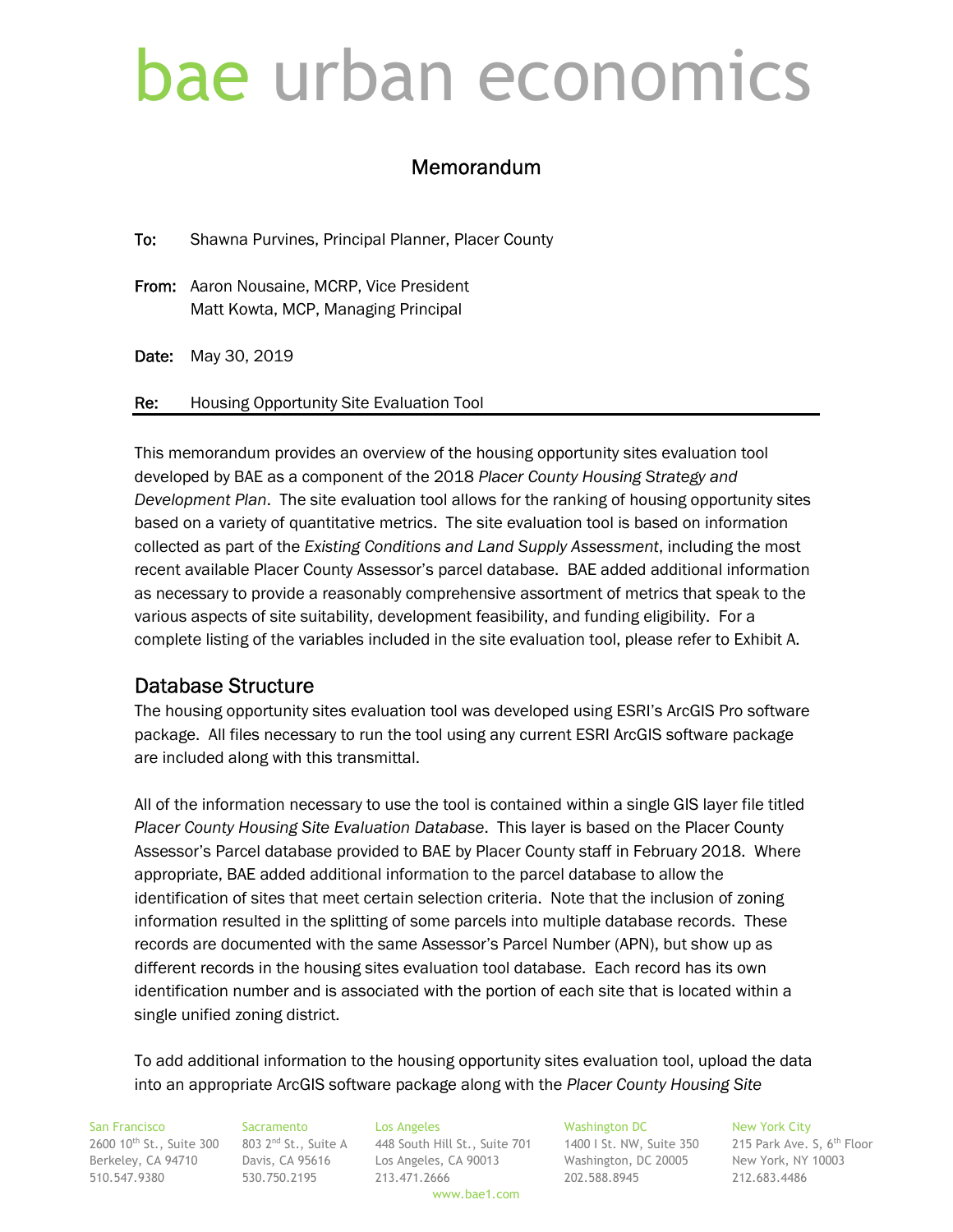*Evaluation Database* layer. Placer County staff can then either conduct selections using the *Placer County Housing Site Evaluation Database* layer in conjunction with the newly added data layer, or can append the new data to the *Placer County Housing Site Evaluation Database* layer directly, therefore creating an updated database.

# How to Use the Tool

There are two ways to use the full housing opportunity sites evaluation tool database.

1) In ArcGIS format

The evaluation tool is primarily designed for use in any current ArcGIS software package. To use the tool, select by attributes or location to identify sites within the complete sites database that meet your desired selection criteria. These may vary significantly from those used in the example below. This method allows the greatest flexibility and facilitates visual inspection of the sites included within a given selection.

2) In Excel format

For those without experience or expertise in using ArcGIS software, the attribute table associated with the evaluation tool database can also be exported for use in Microsoft Excel. This allows the user to filter and sort based on the desired selection criteria. However, this method does not allow the user to readily view the sites identified under any given set of selection criteria. To visually inspect the selected sites, identify the Feature Identification Number (FID) and/or APN associated with each site, then look up the sites using an appropriate database.

To use the tool, open the files in your preferred format, then sort and filter as necessary to identify sites that meet your desired selection criteria. BAE also recommends conducting a visual inspection of each identified site. This may include using aerial imagery to preliminarily identify likely site constraints and land use compatibility concerns. It should also include evaluation of nearby sites to identify opportunities for site aggregation, as well as the evaluation of attribute data, such as site ownership, base zoning, etc.

# Please note that the site evaluation tool is designed as a preliminary screening tool that Placer County can use to identify sites that may warrant further consideration and due diligence.

To facilitate the comparison of sites, BAE also developed a simple workbook that can be used to generate a two-page summary for opportunity sites that are of interest to Placer County staff. To use the workbook, select one record from the *Placer County Housing Site Evaluation Database* and paste it into row two of the worksheet titled *Summary Tool Parcel* in the Excel Workbook titled *Housing Opportunity Site Summary Template*. Doing this will automatically populate the summary table on the worksheet titled *Summary Tool Template*. There are three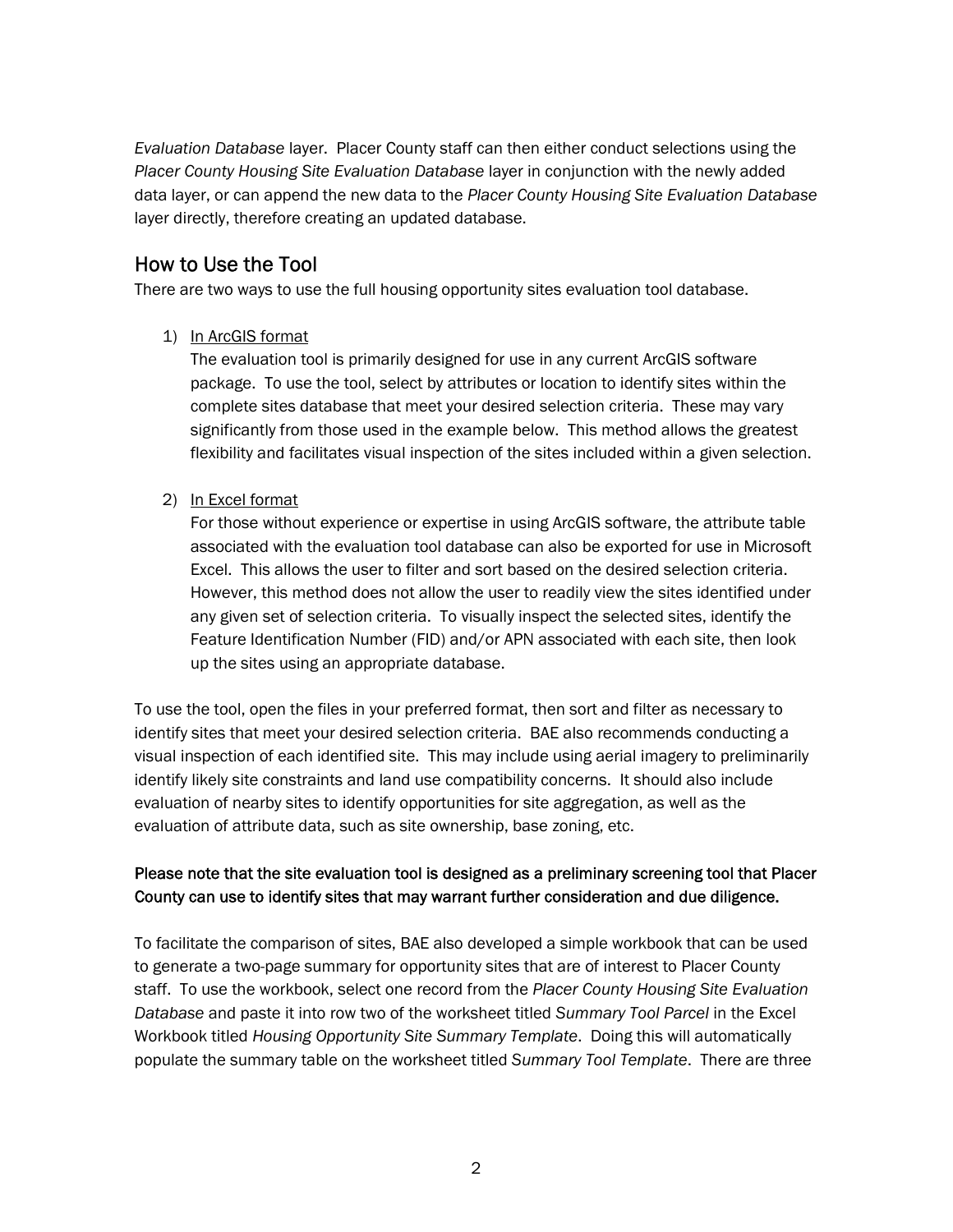main options for saving the output. The first two include printing a hard copy of the page or printing to Adobe PDF. The Excel file can also be saved under a new name for future use.

# Example Site Ranking

To provide an example of how County staff may use the site evaluation tool database, BAE conducted an initial selection of potential housing opportunity sites. The focus of this exercise was on identifying sites suitable for multifamily development, which meet geographic eligibility criteria for important State and federal funding sources, including Low Income Housing Tax Credits (LIHTC) and Affordable Housing and Sustainable Communities Program (AHSC) funds, among other funding sources.<sup>1</sup> To do this, BAE took the following steps:

# *Initial Site Selection Criteria*

- 1) Identify vacant sites:
	- o Select sites with an Assessor's Use Code of "Vacant."
	- o Select sites owned by private parties or by local government agencies, excluding sites owned by State and federal government agencies.
	- o Select sites located outside of existing Specific Plan areas, subdivisions, and which are not associated with any pending development applications.
- 2) Exclude sites in USDA Urban Area and on Prime Agricultural Land.
	- $\circ$  Sites located in the defined urban area are generally not competitive for LIHTC or AHSC funding (e.g., due to limited transit service, access to jobs and amenities, etc.), while sites located outside are eligible for the rural set aside.
	- o Sites on Prime Farmland, Farmland of Statewide Importance, Unique Farmland, Farmland of Local Importance, or Grazing Land are not eligible for AHSC funding.
	- o Sites located in the Stream Environment Zone, as defined by the Tahoe Regional Planning Agency (TRPA).
- 3) Add in known opportunity sites:
	- o Add opportunity sites that are owned or controlled by Placer County.
	- o Add opportunity sites listed on the 2013 Housing Element (HE) site list.
	- o Add opportunity sites identified by the Mountain Housing Council (MHC).
- 4) Select sites with zoning that allows multifamily development:
	- o See Exhibit C for a detailed list of included zoning districts.

 $\overline{a}$ 1 For a full list of the funding sources considered as part of this analysis, please refer to Exhibit B.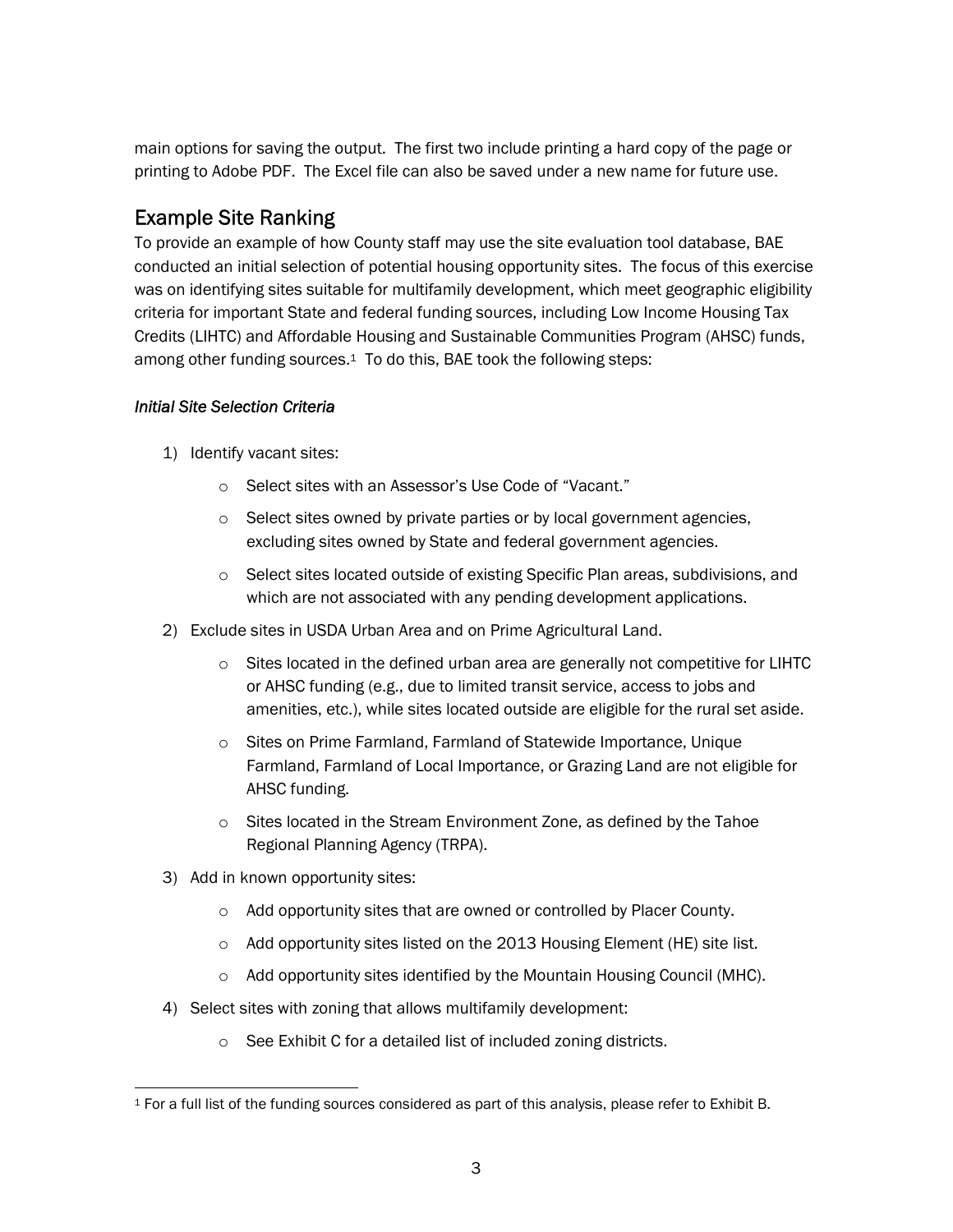- 5) Select sites located within one-half mile of an established transit stop.
	- $\circ$  Sites within this radius are more competitive for LIHTC and AHSC funds.

#### *Visual Review/Assessment*

- 6) Visually inspect the selection to identify opportunities to aggregate sites, excluding sites that cannot be aggregated to a combined area of at least one-half acre.
- 7) Visually inspect sites and associated attribute data to identify those that are unlikely to develop due the presence of known constraints:
	- a. County owned site, HE, or MHC sites that are no longer developable due to known constraints (e.g., septic, slopes, etc.) or existing development.
	- b. Located in areas that are likely to develop with other uses (i.e., next to the Ritz-Carlton at Northstar).
	- c. Would require participation from a large number of willing sellers (i.e., more than five sites owned by different parties).

## *Site Ranking Method*

Following completion of the initial opportunity sites selection process, outlined above, BAE developed a three-tier ranking tool using Microsoft Excel. The relative weighting of each metric is summarized in Table 1, while the preliminary site rankings are summarized in Table 2. Also, included in this transmittal is a copy of the ranking tool in Microsoft Excel format titled *Housing Opportunity Site Ranking*. To view the preliminary rankings in an interactive map format, please visit http://arcg.is/1iSGb1. The sites are also summarized in Figures 1 through 3.

The ranking tool includes three main categories of metrics. Tier 1 metrics relate to site suitability (e.g., size, potential yield, ownership, location, etc.). Tier 2 metrics indicate eligibility for State and Federal Funding (e.g., proximity to transit, located in a Difficult to Develop Area (DDA) or Qualified Census Tract (QCT), etc.). Tier 3 metrics pertain to the anticipated market feasibility of multifamily residential development (e.g., employment density of the surrounding area, relative rent and for-sale home prices, location within a designated growth area, etc.).

Please note that the utility of the ranking tool is limited by the resolution and quality of the available data. For example, the available information on utility service includes utility district boundaries only, as sewer and water main location information was not available. Similarly, the data rely on the Placer County Assessor's land use codes and assessed value to identify whether there is any existing development on a site. Visual inspection of the identified opportunity sites revealed some locations with existing improvements which are not reflected in the Assessor's data. Based on these limitations, please consider the results of the ranking tool with caution. Any identified sites should be subject to additional due diligence.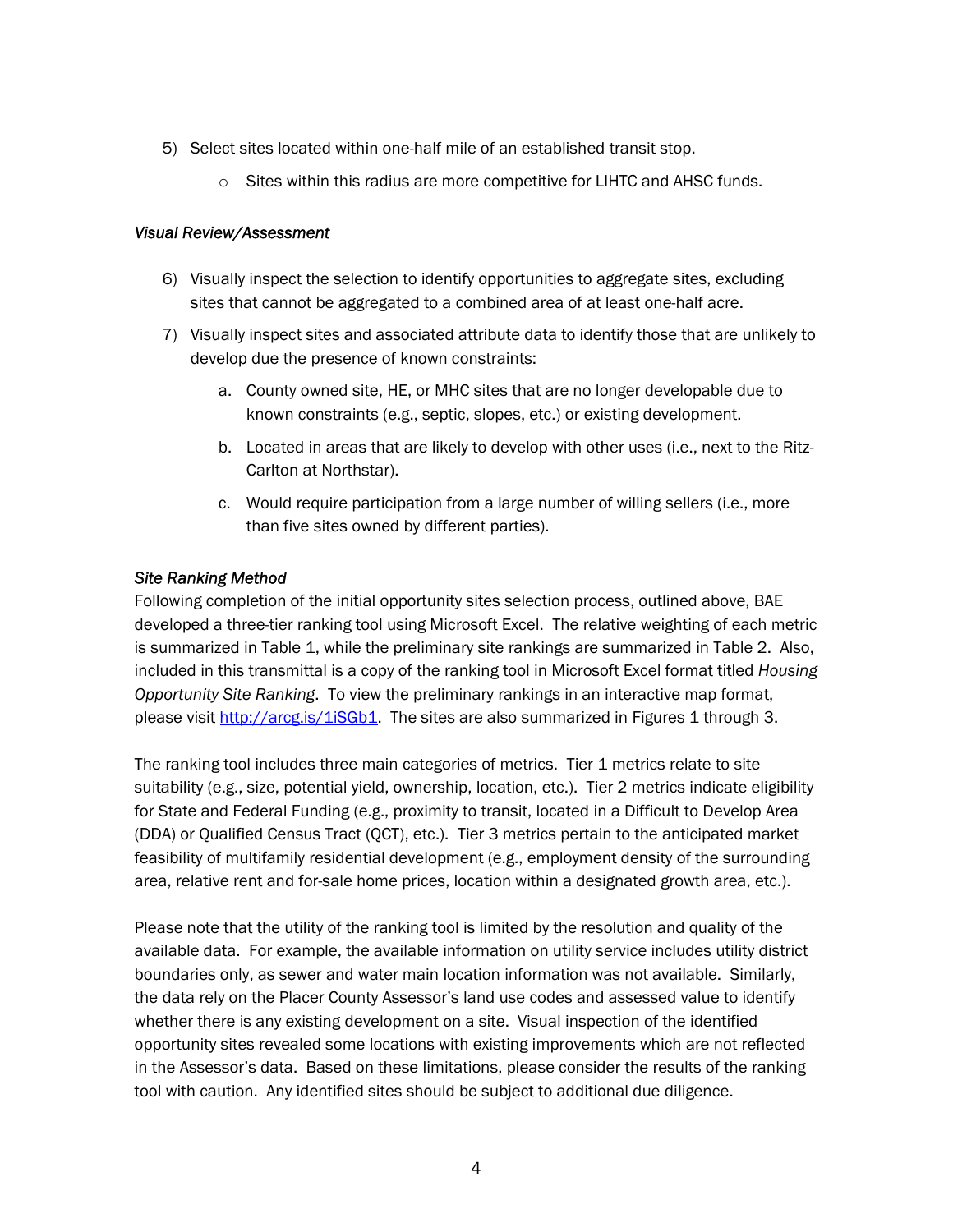Also, note that wherever possible, sites are scored assuming that they can be aggregated with other adjacent sites. Most of the scoring is based on the attributes of the largest site in each grouping, with the exception of site size and yield metrics, which are aggregated for all sites. Therefore, Table 2 lists sites by their scored rank and identifies which grouping each site is a part of. To identify other sites included in each grouping, refer to the *Aggregation Site ID*.

To use the tool, open the Excel workbook, adjust the individual "metric weights" (highlighted in blue in the Excel document) included under each tier. The metric weights can be any value and the sum of the weights in a given tier do not need to equal any specific value (e.g., 100 points). The preliminary metric weights used in the tool are intended as a starting point and reflect BAE's outlook on the importance of each metric as it relates to site suitability, funding eligibility, and market feasibility.

In addition to the metric weights included under each tier category, the user can also specify the relative weight for each tier as a whole, which must sum to 100 percent. For example, if you want to weigh the metrics in each tier evenly, set the relative "tier weights" (highlighted in blue in the Excel document) to 33.3 percent. If you only want to consider the metrics included in Tier 1, set the associated tier weight to 100 percent.

### *Preliminary Site Rankings*

Using the approach describe above, the housing opportunity sites that receive the best scores, and which are subsequently ranked highest, are primarily located in the North Auburn area and along the North Shore of Lake Tahoe.

The sites in North Auburn are ranked well due to their large size, ability to aggregate sites, access to utilities, and proximity to jobs and residential amenities. However, some of these sites also face challenges that are not well captured by the site evaluation tool. For example, the site with the Assessor's Parcel Number (APN) 052-102-062-000 is owned by the Walmart Corporation, which may create challenges to using the site for housing. There are a number of sites located near the intersection of Highway 49 and Rock Creek Road that may offer opportunities for housing development, but would require site aggregation and may face other constraints, such as the presence of wetlands. Other sites, such as APN 038-101-023-000 have existing development that would need to be cleared, though the Assessor's land use data indicate that the site is vacant. While APN 051-120-067-000 contains the newly constructed Home Depot site, the vacant portion of that parcel is planned for development, in combination with other adjacent parcels, as part of the Placer County Government Center. For reasons such as these, all sites will require additional due diligence.

Sites located along the North Shore of Lake Tahoe rank relatively well compared to elsewhere in Placer County largely due to their proximity to transit and location within a designated DDA.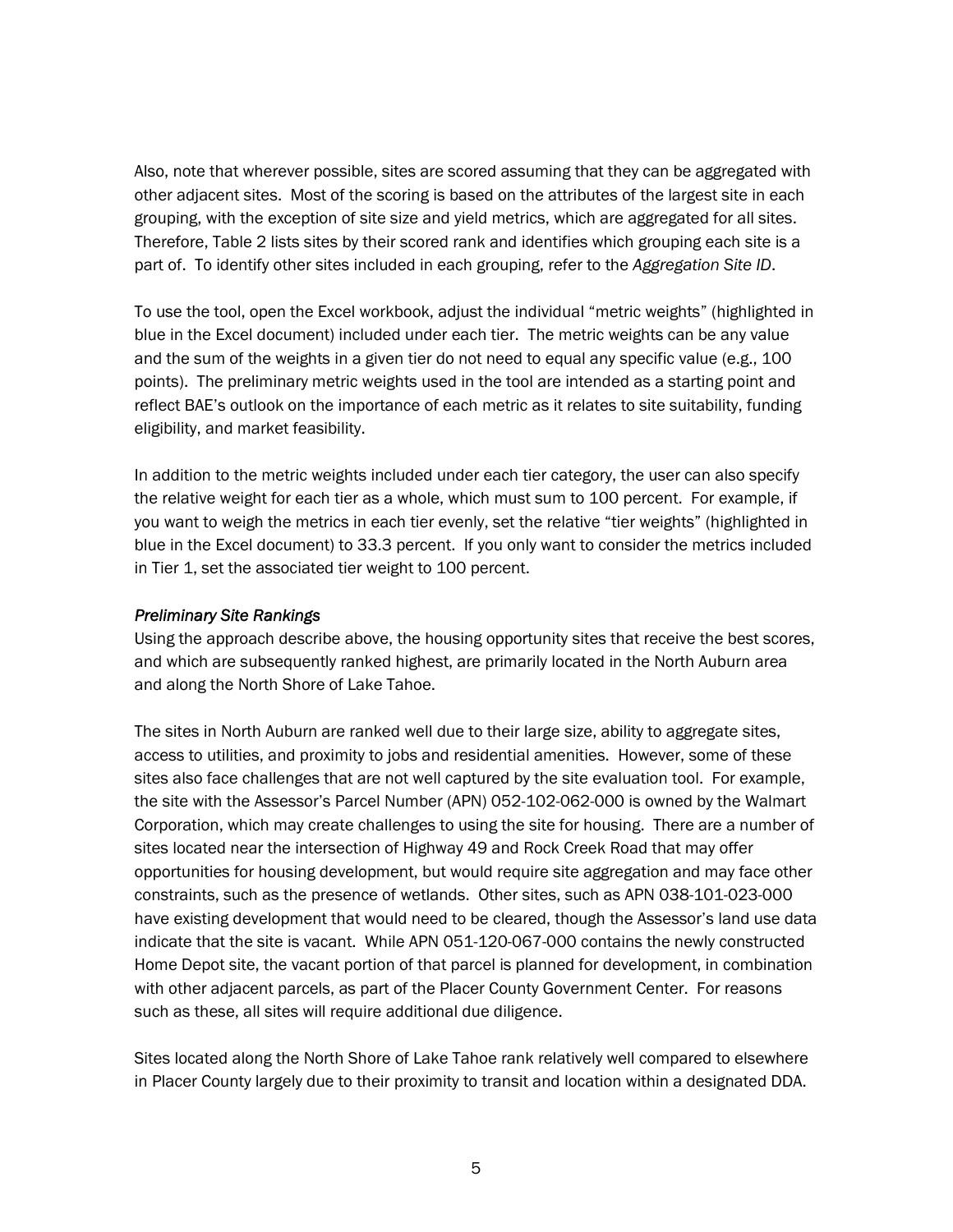Also, based on BAE's preliminary weighting, sites located in Town Centers receive extra points, as these sites would be the most attractive housing opportunities in the Lake Tahoe Basin. This is due to the need to leverage incentives offered by the Tahoe Regional Planning Agency that facilitate the aggregation of development rights necessary for high density development. One site identified as of interest by Placer County staff (APNs 093-160-079-000, 093-160- 080-000, and 093-160-081-000) is located well outside of a Town Center, which is an important barrier to higher density development. Thus, the site ranks somewhat lower than other sites located within Town Centers. Two of the other top sites in the Tahoe area are located in the Kings Beach Town Center. The first site (APNs 090-142-001-000, 090-142-002-000, 090-142-011-000, and 090-142-029-000) is located near the intersection of North Lake Boulevard and Fox Street and is currently owned by the former Placer County Redevelopment Agency. The site only amounts to roughly one acre but is located within close proximity to transit and other amenities. The second site (APNs 090-126-020-000, 090-126- 021-000, 090-126-024-000, and 090-126-037-000) is located near the intersection of Salmon Avenue and Fox Street and is under County ownership. The site also around one-acre in size, but is close to amenities that would increase its competitiveness for public funding.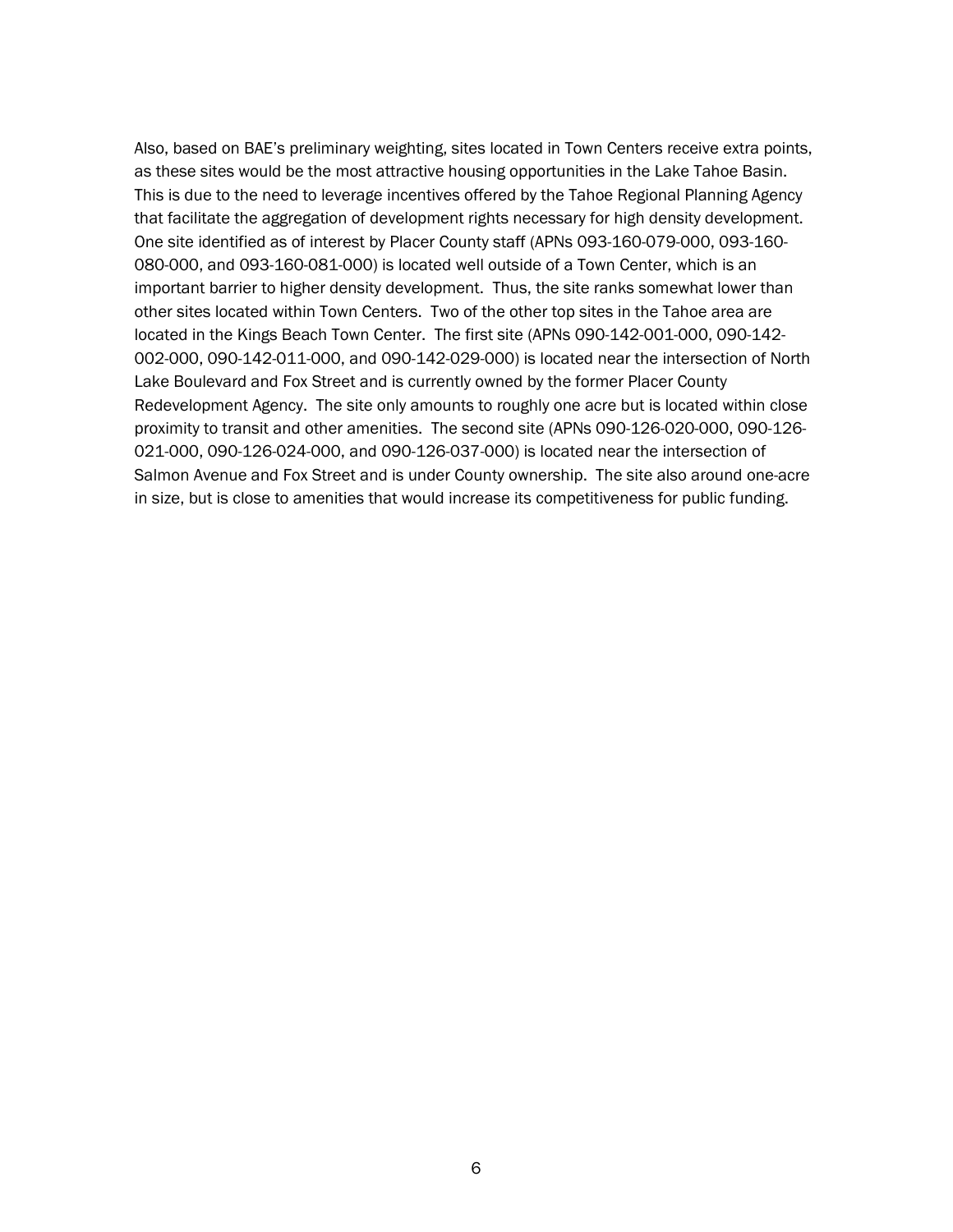#### Weighting **Tier Item Metric Approach Weight (Pts) Weight Tier 1: Site Suitability 33.3%** Utility Provision **Within a Utility, Water, Sew er District or NID** Yes/No 35 Points Yield **Number of Units or Site Acres** Scale 25 Points Points of Units or Site Acres Ow nership County Yes/No 20 Points Non-County local jurisdiction **Non-County In the Unit State of Australia** Yes/No 10 Points Private **Private Private Private Private Private Private Private Private Private Private Private Private Private Private Private Private Private Private Private Private Private Pri** Multiple Ow ners, parcel larger than 2.5 Acres (a) Yes/No 0 Points Multiple Ow ners, requires aggregation The Yes/No -10 Points Zoning Allow s MF Only Multifamily Yes/No 10 Points Tow n Center Proximities In a Town Center Theorem Center Theorem 1999 Yes/No 5 Points Within 1/2 mile of Tow n Center; outside TRPA Yes/No 0 Points Within TRPA and outside 1/2 mile of Town Center Yes/No -5 Points Has Existing Dev On-Site Site has existing development Yes/No -30 Points Know n Opportunity Site County Opportunity Sites List Yes/No 5 Points On County Housing Element Sites List Yes/No 5 Points On Mountain Housing Council Sites List Yes/No 5 Points **Maximum Tier 1 Points 100 Points 100 Points 100 Points Tier 2: Affordable Funding Eligibility 33.3%** Proximity to Transit **Within 1/2 Mile** Within 1/2 Mile Within 1/2 Mile Yes/No 25 Points Rural Areas USDA-Defined Rural Area Yes/No 15 Points QCT or DDA Within QCT or DDA Yes/No 10 Points Disadvantaged Census Tract Within "Disadvantaged" Census Tract Yes/No 10 Points Grocery Store **Within 1/2 Mile Community Community** Pes/No 5 Points Farmers Market Within 1 Mile Yes/No 5 Points Proximity to Elem School Within 1.25 Miles Ves/No 5 Points Proximity to Middle School Within 1.5 Miles With 1.5 Miles Wes/No 5 Points Proximity to High School Within 2.0 Miles Ves/No 5 Points Proximity to Medical Clinic Within 1.5 Miles November 2016 1998 Wes/No 5 Points CalEnviroScreen 3.0 Score Percentile of CA Tracts Scale 5 Points Scale 5 Points Walkability Index **Malkability Score Walkability Score** Scale 5 Points **Maximum Tier 2 Points 100 Points 100 Points Tier 3: Market Conditions 33.3%** Employment Density (per sq. mi.) Percentile of Countyw ide Block Groups Scale 30 Points Rent **Percentile of Countyw ide Census Tracts** Scale 20 Points Home Sales Price **Percentile of Countyw ide Census Tracts** Scale 20 Points Housing Density (per sq. mi.) Percentile of Countyw ide Census Tracts Scale 10 Points SACOG Community Type Developing Developing The SACOG Community Type Developing The Ves/No 20 Points Established Yes/No 20 Points Rural Residential Yes/No 0 Points BASIN Yes/No 0 Points Ag/Other Yes/No -20 Points **Maximum Tier 3 Points 100 Points 100 Points** Note:

#### **Table 1: Opportunity Site Metric Weights**

(a) If site includes multiple parcels w ith separate ow ners but has a single parcel that is larger than: 2.5 Acres the site is not penalized due to the potential for a single development on the large parcel.

Sources: Placer County Community Development Resource Agency; Placer County Assessor's Office; Tahoe Regional Planning Agency; Mountain Housing Council; U.S. Department of Agriculture; U.S. Department of Housing and Urban Development; California Housing and Community Development Department; California Office of Environmental Health Hazard Assessment; U.S. Environmental Protection Agency; U.S. Census Bureau, Longitudinal Employment Household Dynamics Dataset; Census Bureau, American Community Survey 2012-2016 5-year estimates; ListSource; Sacramento Area Council of Governments; California Tax Credit Allocation Committee; BAE, 2018.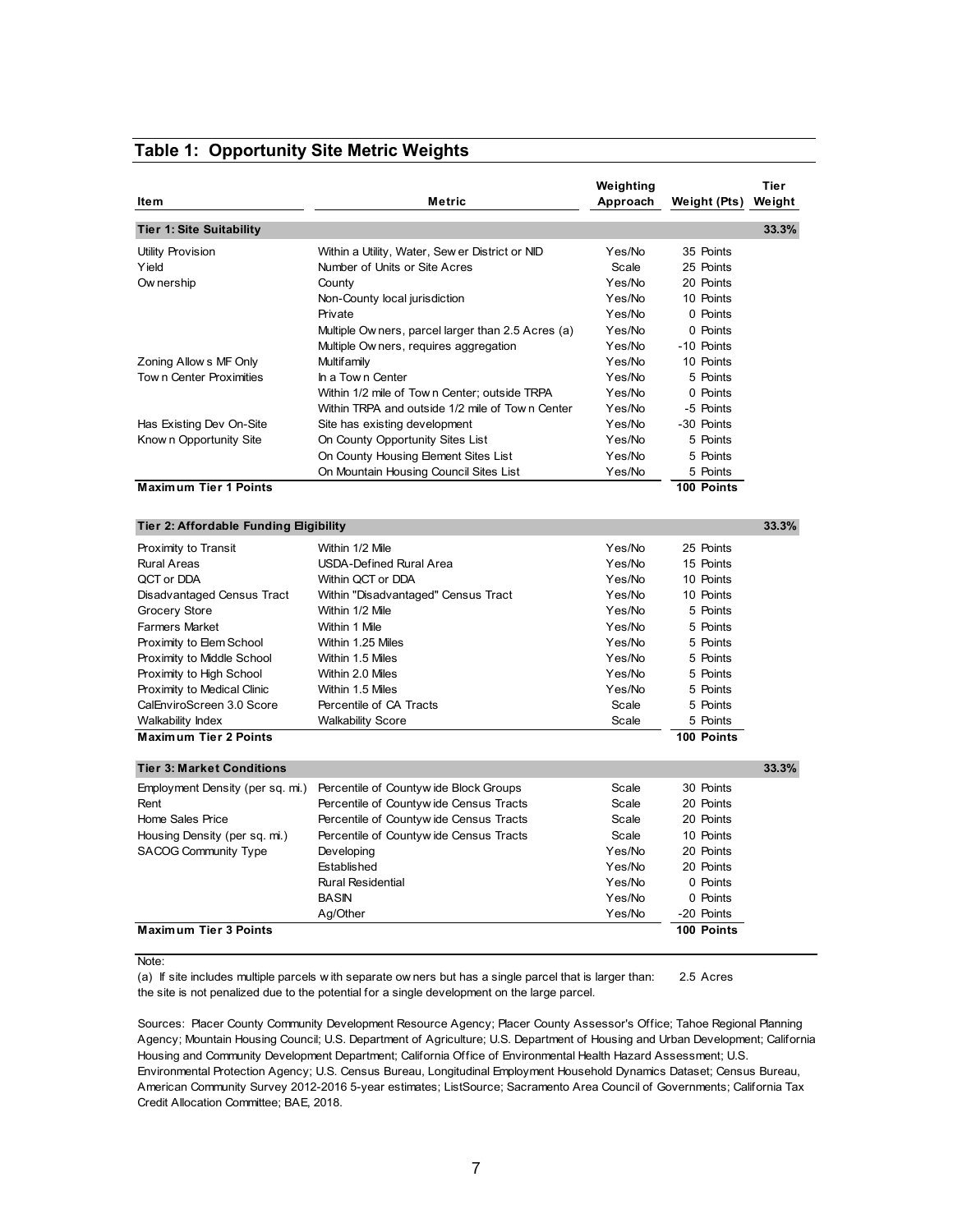## **Table 2: Opportunity Site Rank Summary (Page 1 of 6)**

|                |                 |                                   |                      |                                      |              |               | <b>Known Opportunity Site</b> |         |          |                                  |
|----------------|-----------------|-----------------------------------|----------------------|--------------------------------------|--------------|---------------|-------------------------------|---------|----------|----------------------------------|
|                |                 |                                   |                      |                                      | Parcel       |               | Aggregation Aggregatable      | Housing | County   | Mountain                         |
| Rank           | <b>APN</b>      | <b>Plan Area</b>                  | Owner                | Zoning                               | <b>Acres</b> | Site ID       | Acres                         |         |          | Element Opp Site Housing Council |
| $\mathbf{1}$   | 052-102-062-000 | Auburn/Bow man Community Plan     | Private              | CPD - Commercial Planned Development | 18.31        | No Agg        | n.a.                          |         |          |                                  |
| 2              | 052-043-007-000 | Auburn/Bow man Community Plan     | Private              | CPD - Commercial Planned Development | 3.22         | Sum-110       | 9.69                          |         |          |                                  |
| 3              | 052-102-068-000 | Auburn/Bow man Community Plan     | Private              | CPD - Commercial Planned Development | 3.40         | No Agg        | n.a.                          |         |          |                                  |
| 4              | 052-030-048-000 | Auburn/Bow man Community Plan     | Private              | CPD - Commercial Planned Development | 6.00         | Sum-105       | 27.75                         | X       |          |                                  |
| 5              | 051-120-067-000 | Auburn/Bow man Community Plan     | <b>Placer County</b> | CPD - Commercial Planned Development | 10.96        | Sum-5         | 25.69                         | X       | $\times$ |                                  |
| 6              | 038-113-031-000 | Auburn/Bow man Community Plan     | Private              | RM - Residential Multifamily         | 1.86         | No Agg        | n.a.                          | X       |          |                                  |
| $\overline{7}$ | 038-112-059-000 | Auburn/Bow man Community Plan     | Private              | RM - Residential Multifamily         | 3.42         | No Agg        | n.a.                          | X       |          |                                  |
| 8              | 038-104-095-000 | Auburn/Bow man Community Plan     | Private              | CPD - Commercial Planned Development | 11.80        | Sum-119       | 16.29                         | X       |          |                                  |
| 9              | 052-071-001-000 | Auburn/Bow man Community Plan     | Private              | CPD - Commercial Planned Development | 2.97         | Sum-111       | 3.76                          |         |          |                                  |
| 10             | 038-121-071-000 | Auburn/Bow man Community Plan     | Private              | C <sub>2</sub> - General Commercial  | 0.91         | No Agg        | n.a.                          |         |          |                                  |
| 11             | 112-050-001-000 | Tahoe Basin Community Plan        | Private              | Residential                          | 12.50        | Sum-38        | 31.17                         |         |          | $\times$                         |
| 12             | 043-060-048-000 | Horseshoe Bar/Penryn CP           | Private              | C1 - Neighborhood Commercial         | 6.08         | Sum-108       | 17.16                         | X       |          |                                  |
| 13             | 076-420-063-000 | Auburn/Bow man Community Plan     | Private              | C <sub>2</sub> - General Commercial  | 3.09         | Sum-6         | 3.67                          |         |          |                                  |
| 14             | 090-142-002-000 | Tahoe Basin Community Plan        | <b>Placer County</b> | Mixed-Use (North Tahoe East)         | 0.27         | Sum-47        | 1.10                          |         | $\times$ |                                  |
| 15             | 047-150-053-000 | Granite Bay Community Plan        | Private              | CPD - Commercial Planned Development | 17.50        | No Agg        | n.a.                          | X       |          |                                  |
| 16             | 090-126-020-000 | Tahoe Basin Community Plan        | <b>Placer County</b> | Mixed-Use (North Tahoe East)         | 0.29         | Sum-46        | 0.90                          |         |          |                                  |
| 17             | 048-151-086-000 | Granite Bay Community Plan        | Private              | CPD - Commercial Planned Development | 6.69         | No Agg        | n.a.                          | X       |          |                                  |
| 18             | 117-080-069-000 | Tahoe Basin Community Plan        | Other Public Agency  | Mixed-Use (North Tahoe West)         | 3.79         | No Agg        | n.a.                          | X       |          |                                  |
| 19             | 090-221-029-000 | Tahoe Basin Community Plan        | Private              | Residential                          | 0.15         | <b>Sum-49</b> | 0.62                          |         |          |                                  |
| 20             | 038-101-023-000 | Auburn/Bow man Community Plan     | Private              | RM - Residential Multifamily         | 5.59         | Sum-109       | 7.36                          | X       |          |                                  |
| 21             | 054-181-029-000 | Auburn/Bow man Community Plan     | Private              | HS - Highw ay Services               | 2.01         | No Agg        | n.a.                          | X       |          |                                  |
| 22             | 093-160-081-000 | Tahoe Basin Community Plan        | Private              | Mixed-Use (Greater Tahoe City)       | 8.21         | Sum-26        | 11.50                         |         |          | X                                |
| 23             | 110-030-090-000 | Placer County General Plan - East | Private              | RM - Residential Multifamily         | 3.52         | No Agg        | n.a.                          | X       |          |                                  |
| 24             | 110-030-078-000 | Placer County General Plan - East | Private              | RM - Residential Multifamily         | 7.00         | No Agg        | n.a.                          |         |          |                                  |
| 25             | 117-130-073-000 | Tahoe Basin Community Plan        | Private              | Mixed-Use (North Tahoe West)         | 0.63         | No Agg        | n.a.                          |         |          |                                  |
| 26             | 117-130-011-000 | Tahoe Basin Community Plan        | Private              | Mixed-Use (North Tahoe West)         | 0.48         | No Agg        | n.a.                          |         |          |                                  |
| 27             | 043-260-087-000 | Horseshoe Bar/Penryn CP           | Private              | C1 - Neighborhood Commercial         | 1.40         | Sum-33        | 1.88                          | X       |          |                                  |
| 28             | 093-300-001-000 | Tahoe Basin Community Plan        | Private              | Residential                          | 0.63         | No Agg        | n.a.                          |         |          |                                  |
| 29             | 117-110-061-000 | Tahoe Basin Community Plan        | Private              | Mixed-Use (North Tahoe West)         | 0.51         | No Agg        | n.a.                          |         |          |                                  |
| 30             | 032-220-051-000 | Horseshoe Bar/Penryn CP           | Private              | C <sub>2</sub> - General Commercial  | 4.87         | Sum-2         | 5.26                          | X       |          |                                  |
| 31             | 090-192-061-000 | Tahoe Basin Community Plan        | Private              | Mixed-Use (North Tahoe East)         | 0.36         | Sum-48        | 0.67                          |         |          |                                  |
| 32             | 114-120-012-000 | Placer County General Plan - East | Private              | RM - Residential Multifamily         | 1.15         | No Agg        | n.a.                          |         |          |                                  |
| 33             | 043-072-018-000 | Horseshoe Bar/Penryn CP           | Private              | C1 - Neighborhood Commercial         | 1.28         | Sum-107       | 2.31                          | X       |          |                                  |
| 34             | 093-130-045-000 | Tahoe Basin Community Plan        | Other Public Agency  | Mixed-Use (Greater Tahoe City)       | 1.67         | Sum-25        | 2.43                          | X       |          |                                  |
| 35             | 092-010-051-000 | Tahoe Basin Community Plan        | Private              | Residential                          | 3.04         | Sum-29        | 6.20                          |         |          |                                  |
| 36             | 092-290-003-000 | Tahoe Basin Community Plan        | Private              | Residential                          | 4.66         | No Agg        | n.a.                          |         |          |                                  |

*- continued on next page -*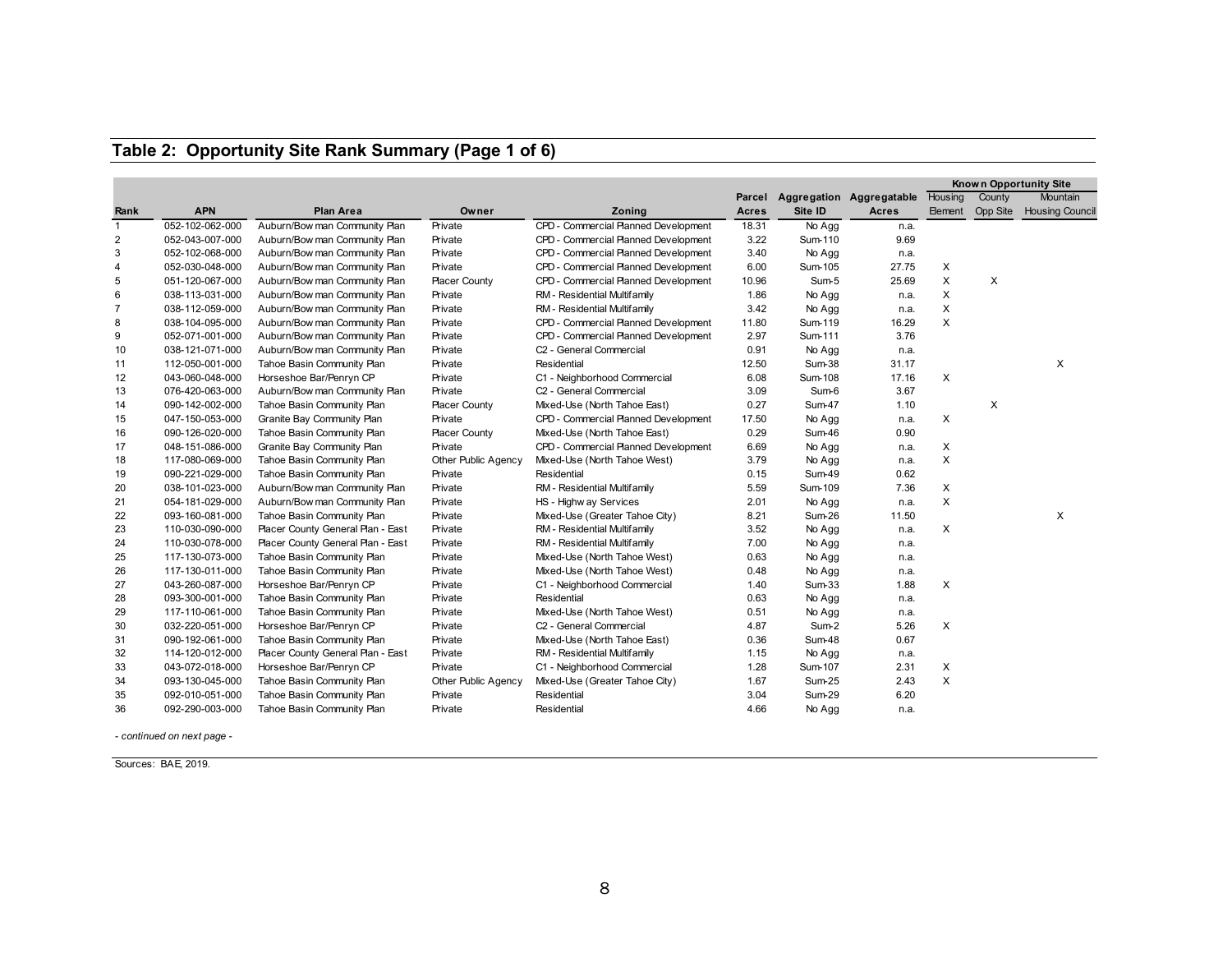## **Table 2: Opportunity Site Rank Summary (Page 2 of 6)**

|      |                 |                                         |         |                                      |              |               |                          |                |                 | Known Opportunity Site |
|------|-----------------|-----------------------------------------|---------|--------------------------------------|--------------|---------------|--------------------------|----------------|-----------------|------------------------|
|      |                 |                                         |         |                                      | Parcel       |               | Aggregation Aggregatable | Housing        | County          | <b>Mountain</b>        |
| Rank | <b>APN</b>      | Plan Area                               | Owner   | Zoning                               | <b>Acres</b> | Site ID       | Acres                    | <b>Element</b> | <b>Opp Site</b> | <b>Housing Council</b> |
| 37   | 110-051-019-000 | Placer County General Plan - East       | Private | RM - Residential Multifamily         | 17.66        | Sum-115       | 22.23                    | X              |                 |                        |
| 38   | 111-170-018-000 | Tahoe Basin Community Plan              | Private | Residential                          | 0.61         | No Agg        | n.a.                     |                |                 |                        |
| 39   | 092-100-007-000 | Tahoe Basin Community Plan              | Private | Residential                          | 3.41         | No Agg        | n.a.                     |                |                 |                        |
| 40   | 093-260-025-000 | Tahoe Basin Community Plan              | Private | Residential                          | 1.97         | No Agg        | n.a.                     |                |                 |                        |
| 41   | 053-103-049-000 | Auburn/Bow man Community Plan           | Private | HS - Highw ay Services               | 2.89         | Sum-112       | 8.69                     | X              |                 |                        |
| 42   | 090-304-014-000 | Tahoe Basin Community Plan              | Private | Mixed-Use (North Tahoe East)         | 0.67         | Sum-51        | 0.83                     |                |                 |                        |
| 43   | 117-071-003-000 | Tahoe Basin Community Plan              | Private | Mixed-Use (North Tahoe West)         | 1.14         | No Agg        | n.a.                     | X              |                 |                        |
| 44   | 076-112-083-000 | Auburn/Bow man Community Plan           | Private | RM - Residential Multifamily         | 13.03        | No Agg        | n.a.                     | X              |                 |                        |
| 45   | 040-140-049-000 | Placer County General Plan - West       | Private | C <sub>2</sub> - General Commercial  | 2.38         | <b>Sum-58</b> | 5.36                     | X              |                 |                        |
| 46   | 093-130-031-000 | Tahoe Basin Community Plan              | Private | Mixed-Use (Greater Tahoe City)       | 0.68         | Sum-24        | 1.29                     |                |                 |                        |
| 47   | 115-020-037-000 | Tahoe Basin Community Plan              | Private | Residential                          | 0.70         | No Agg        | n.a.                     |                |                 |                        |
| 48   | 117-100-018-000 | Tahoe Basin Community Plan              | Private | Residential                          | 0.36         | Sum-39        | 0.66                     |                |                 |                        |
| 49   | 090-213-025-000 | Tahoe Basin Community Plan              | Private | Residential                          | 0.41         | Sum-50        | 0.77                     |                |                 |                        |
| 50   | 053-104-002-000 | Auburn/Bow man Community Plan           | Private | HS - Highw ay Services               | 2.35         | No Agg        | n.a.                     | X              |                 |                        |
| 51   | 112-290-013-000 | Tahoe Basin Community Plan              | Private | Residential                          | 0.35         | Sum-43        | 0.67                     |                |                 |                        |
| 52   | 117-060-001-000 | Tahoe Basin Community Plan              | Private | Residential                          | 2.48         | Sum-118       | 3.89                     |                |                 |                        |
| 53   | 090-315-016-000 | Tahoe Basin Community Plan              | Private | Mixed-Use (North Tahoe East)         | 0.60         | Sum-54        | 1.74                     |                |                 |                        |
| 54   | 090-294-006-000 | Tahoe Basin Community Plan              | Private | Residential                          | 0.25         | Sum-52        | 1.31                     |                |                 |                        |
| 55   | 090-261-033-000 | Tahoe Basin Community Plan              | Private | Residential                          | 0.23         | Sum-55        | 0.94                     |                |                 |                        |
| 56   | 007-044-017-000 | Placer County General Plan - East       | Private | C2 - Canyon Mixed Use                | 10.74        | Sum-113       | 12.52                    | X              |                 |                        |
| 57   | 023-221-015-000 | Dry Creek West Placer Community<br>Plan | Private | CPD - Commercial Planned Development | 8.87         | No Agg        | n.a.                     | X              |                 |                        |
| 58   | 054-143-009-000 | Auburn/Bow man Community Plan           | Private | HS - Highw ay Services               | 4.32         | Sum-7         | 11.00                    | X              |                 |                        |
| 59   | 032-191-020-000 | Horseshoe Bar/Penryn CP                 | Private | C2 - General Commercial              | 0.54         | Sum-1         | 0.68                     |                |                 |                        |
| 60   | 112-070-021-000 | Tahoe Basin Community Plan              | Private | Residential                          | 0.48         | $Sum-37$      | 1.05                     |                |                 |                        |
| 61   | 076-092-008-000 | Auburn/Bow man Community Plan           | Private | RM - Residential Multifamily         | 2.17         | No Agg        | n.a.                     | X              |                 |                        |
| 62   | 084-041-001-000 | Tahoe Basin Community Plan              | Private | Residential                          | 5.31         | Sum-100       | 6.41                     |                |                 |                        |
| 63   | 115-050-013-000 | Tahoe Basin Community Plan              | Private | Residential                          | 0.26         | Sum-34        | 0.85                     |                |                 |                        |
| 64   | 096-230-062-000 | Placer County General Plan - East       | Private | HDR - High Density Residential       | 3.43         | No Agg        | n.a.                     | X              |                 |                        |
| 65   | 096-230-055-000 | Placer County General Plan - East       | Private | HDR - High Density Residential       | 3.36         | No Agg        | n.a.                     | X              |                 |                        |
| 66   | 007-044-009-000 | Placer County General Plan - East       | Private | C2 - Canyon Mixed Use                | 1.20         | No Agg        | n.a.                     | X              |                 |                        |
| 67   | 085-420-012-000 | Tahoe Basin Community Plan              | Private | Residential                          | 3.25         | No Agg        | n.a.                     |                |                 |                        |
| 68   | 043-060-040-000 | Horseshoe Bar/Penryn CP                 | Private | C1 - Neighborhood Commercial         | 3.75         | No Agg        | n.a.                     |                |                 |                        |
| 69   | 095-050-001-000 | Placer County General Plan - East       | Private | C1 - Neighborhood Commercial         | 0.67         | No Agg        | n.a.                     |                |                 |                        |
| 70   | 019-150-004-000 | Sheridan Community Plan                 | Private | RM - Residential Multifamily         | 3.41         | Sum-106       | 4.43                     | X              |                 |                        |
| 71   | 073-141-023-000 | Placer County General Plan - East       | Private | C <sub>2</sub> - General Commercial  | 1.04         | No Agg        | n.a.                     | X              |                 |                        |

*- continued on next page -*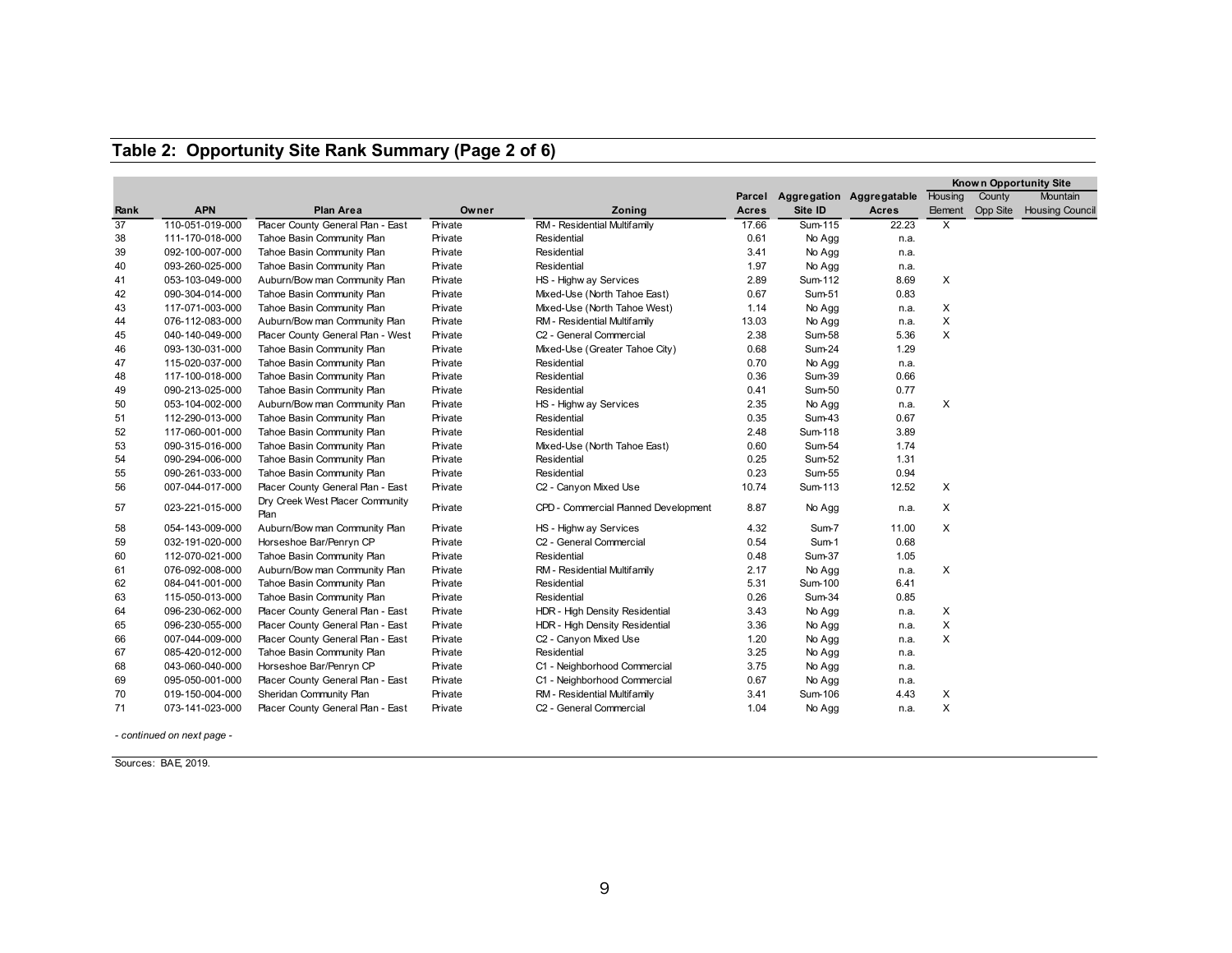### **Table 2: Opportunity Site Rank Summary (Page 3 of 6)**

|          |                          |                                   |                     |                                      |        |         |                          |                |          | <b>Known Opportunity Site</b> |
|----------|--------------------------|-----------------------------------|---------------------|--------------------------------------|--------|---------|--------------------------|----------------|----------|-------------------------------|
|          |                          |                                   |                     |                                      | Parcel |         | Aggregation Aggregatable | Housing        | County   | Mountain                      |
| Rank     | <b>APN</b>               | <b>Plan Area</b>                  | Owner               | Zoning                               | Acres  | Site ID | <b>Acres</b>             | <b>Element</b> | Opp Site | <b>Housing Council</b>        |
| 72       | 069-020-058-000          | Placer County General Plan - East | Private             | RM - Residential Multifamily         | 8.72   | No Agg  | n.a.                     | Χ              |          |                               |
| 73       | 073-170-053-000          | Placer County General Plan - East | Private             | C2 - General Commercial              | 1.39   | Sum-114 | 3.56                     | X              |          |                               |
| 74       | 069-070-039-000          | Placer County General Plan - East | Private             | <b>RES - Resort</b>                  | 11.35  | Sum-120 | 14.78                    |                |          |                               |
| 75       | 019-211-013-000          | Sheridan Community Plan           | Private             | C <sub>2</sub> - General Commercial  | 1.19   | No Agg  | n.a.                     | X              |          |                               |
| 76       | 019-191-020-000          | Sheridan Community Plan           | Private             | C <sub>2</sub> - General Commercial  | 0.85   | No Agg  | n.a.                     | X              |          |                               |
| Agg Site | 032-191-016-000          | Horseshoe Bar/Penryn CP           | Other Public Agency | C <sub>2</sub> - General Commercial  | 0.15   | Sum-1   | 0.68                     |                |          |                               |
| Agg Site | 085-020-085-000          | Tahoe Basin Community Plan        | Private             | Residential                          | 1.10   | Sum-100 | 6.41                     |                |          |                               |
| Agg Site | 052-030-048-000          | Auburn/Bow man Community Plan     | Private             | CPD - Commercial Planned Development | 2.24   | Sum-105 | 27.75                    | X              |          |                               |
| Agg Site | 052-030-048-000          | Auburn/Bow man Community Plan     | Private             | CPD - Commercial Planned Development | 5.39   | Sum-105 | 27.75                    | X              |          |                               |
| Agg Site | 052-270-003-000          | Auburn/Bow man Community Plan     | Private             | CPD - Commercial Planned Development | 2.22   | Sum-105 | 27.75                    | X              |          |                               |
| Agg Site | 052-270-020-000          | Auburn/Bow man Community Plan     | Private             | CPD - Commercial Planned Development | 0.97   | Sum-105 | 27.75                    |                |          |                               |
| Agg Site | 052-270-034-000          | Auburn/Bow man Community Plan     | Private             | CPD - Commercial Planned Development | 0.44   | Sum-105 | 27.75                    |                |          |                               |
| Agg Site | 052-270-038-000          | Auburn/Bow man Community Plan     | Private             | CPD - Commercial Planned Development | 0.36   | Sum-105 | 27.75                    |                |          |                               |
| Agg Site | 052-270-038-000          | Auburn/Bow man Community Plan     | Private             | CPD - Commercial Planned Development | 0.75   | Sum-105 | 27.75                    |                |          |                               |
| Agg Site | 052-270-038-000          | Auburn/Bow man Community Plan     | Private             | CPD - Commercial Planned Development | 1.69   | Sum-105 | 27.75                    |                |          |                               |
| Agg Site | 052-270-040-000          | Auburn/Bow man Community Plan     | Private             | CPD - Commercial Planned Development | 5.46   | Sum-105 | 27.75                    |                |          |                               |
| Agg Site | 052-270-045-000          | Auburn/Bow man Community Plan     | Private             | CPD - Commercial Planned Development | 0.15   | Sum-105 | 27.75                    | X              |          |                               |
| Agg Site | 052-270-045-000          | Auburn/Bow man Community Plan     | Private             | CPD - Commercial Planned Development | 2.09   | Sum-105 | 27.75                    | X              |          |                               |
| Agg Site | 019-150-007-000          | Sheridan Community Plan           | Private             | RM - Residential Multifamily         | 1.02   | Sum-106 | 4.43                     | X              |          |                               |
|          | Agg Site 043-072-019-000 | Horseshoe Bar/Penryn CP           | Private             | C1 - Neighborhood Commercial         | 1.03   | Sum-107 | 2.31                     | X              |          |                               |
| Agg Site | 043-060-032-000          | Horseshoe Bar/Penryn CP           | Private             | C1 - Neighborhood Commercial         | 2.64   | Sum-108 | 17.16                    | X              |          |                               |
| Agg Site | 043-060-045-000          | Horseshoe Bar/Penryn CP           | Private             | C1 - Neighborhood Commercial         | 4.80   | Sum-108 | 17.16                    | X              |          |                               |
| Agg Site | 043-060-063-000          | Horseshoe Bar/Penryn CP           | Private             | C1 - Neighborhood Commercial         | 3.64   | Sum-108 | 17.16                    | X              |          |                               |
| Agg Site | 038-101-023-000          | Auburn/Bow man Community Plan     | Private             | CPD - Commercial Planned Development | 1.77   | Sum-109 | 7.36                     | X              |          |                               |
| Agg Site | 052-042-008-000          | Auburn/Bow man Community Plan     | Private             | CPD - Commercial Planned Development | 0.74   | Sum-110 | 9.69                     |                |          |                               |
| Agg Site | 052-042-009-000          | Auburn/Bow man Community Plan     | Private             | CPD - Commercial Planned Development | 0.14   | Sum-110 | 9.69                     |                |          |                               |
| Agg Site | 052-042-011-000          | Auburn/Bow man Community Plan     | Private             | CPD - Commercial Planned Development | 0.04   | Sum-110 | 9.69                     |                |          |                               |
| Agg Site | 052-042-012-000          | Auburn/Bow man Community Plan     | Private             | CPD - Commercial Planned Development | 1.09   | Sum-110 | 9.69                     |                |          |                               |
| Agg Site | 052-043-009-000          | Auburn/Bow man Community Plan     | Private             | CPD - Commercial Planned Development | 1.86   | Sum-110 | 9.69                     | X              |          |                               |
| Agg Site | 052-043-010-000          | Auburn/Bow man Community Plan     | Private             | CPD - Commercial Planned Development | 2.60   | Sum-110 | 9.69                     |                |          |                               |
| Agg Site | 052-071-039-000          | Auburn/Bow man Community Plan     | Private             | CPD - Commercial Planned Development | 0.79   | Sum-111 | 3.76                     | X              |          |                               |
| Agg Site | 053-103-026-000          | Auburn/Bow man Community Plan     | Private             | HS - Highw ay Services               | 1.16   | Sum-112 | 8.69                     | X              |          |                               |
| Agg Site | 053-103-054-000          | Auburn/Bow man Community Plan     | Private             | HS - Highw ay Services               | 1.98   | Sum-112 | 8.69                     | X              |          |                               |
| Agg Site | 053-103-055-000          | Auburn/Bow man Community Plan     | Private             | HS - Highw ay Services               | 2.67   | Sum-112 | 8.69                     | X              |          |                               |
| Agg Site | 007-044-011-000          | Placer County General Plan - East | Private             | C2 - Canyon Mixed Use                | 1.79   | Sum-113 | 12.52                    | Χ              |          |                               |
|          | Agg Site 073-170-054-000 | Placer County General Plan - East | Private             | C <sub>2</sub> - General Commercial  | 1.09   | Sum-114 | 3.56                     | X              |          |                               |

*- continued on next page -*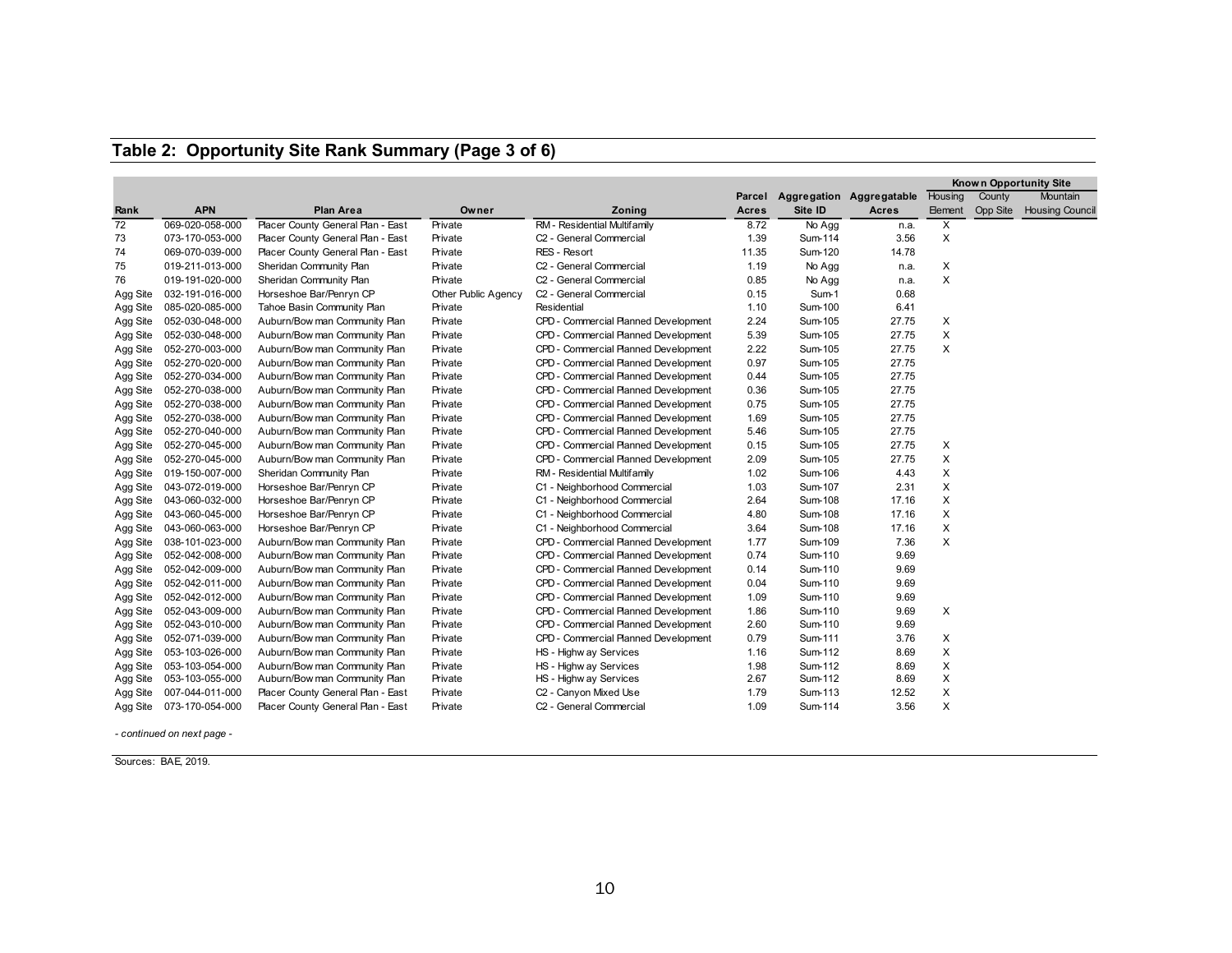# **Table 2: Opportunity Site Rank Summary (Page 4 of 6)**

|          |                          |                                   |                      |                                      |        |          |                          |                |          | <b>Known Opportunity Site</b> |
|----------|--------------------------|-----------------------------------|----------------------|--------------------------------------|--------|----------|--------------------------|----------------|----------|-------------------------------|
|          |                          |                                   |                      |                                      | Parcel |          | Aggregation Aggregatable | Housing        | County   | Mountain                      |
| Rank     | <b>APN</b>               | <b>Plan Area</b>                  | Owner                | Zoning                               | Acres  | Site ID  | <b>Acres</b>             | <b>Element</b> | Opp Site | <b>Housing Council</b>        |
| Agg Site | 073-170-055-000          | Placer County General Plan - East | Private              | C <sub>2</sub> - General Commercial  | 1.08   | Sum-114  | 3.56                     | X              |          |                               |
| Agg Site | 110-051-018-000          | Placer County General Plan - East | Private              | RM - Residential Multifamily         | 4.57   | Sum-115  | 22.23                    | X              |          |                               |
| Agg Site | 117-060-005-000          | Tahoe Basin Community Plan        | Private              | Residential                          | 1.41   | Sum-118  | 3.89                     |                |          |                               |
| Agg Site | 038-104-085-000          | Auburn/Bow man Community Plan     | Private              | RM - Residential Multifamily         | 1.30   | Sum-119  | 16.29                    | X              |          |                               |
| Agg Site | 038-104-094-000          | Auburn/Bow man Community Plan     | Private              | RM - Residential Multifamily         | 1.04   | Sum-119  | 16.29                    |                | X        |                               |
| Agg Site | 038-104-094-000          | Auburn/Bow man Community Plan     | Private              | CPD - Commercial Planned Development | 1.11   | Sum-119  | 16.29                    |                | X        |                               |
| Agg Site | 038-104-095-000          | Auburn/Bow man Community Plan     | Private              | CPD - Commercial Planned Development | 1.04   | Sum-119  | 16.29                    | X              |          |                               |
| Agg Site | 069-070-049-000          | Placer County General Plan - East | Private              | RES - Resort                         | 3.43   | Sum-120  | 14.78                    |                |          |                               |
| Agg Site | 032-220-010-000          | Horseshoe Bar/Penryn CP           | Private              | C <sub>2</sub> - General Commercial  | 0.39   | Sum-2    | 5.26                     |                |          |                               |
| Agg Site | 093-130-028-000          | Tahoe Basin Community Plan        | Private              | Mixed-Use (Greater Tahoe City)       | 0.62   | Sum-24   | 1.29                     |                |          |                               |
| Agg Site | 093-130-026-000          | Tahoe Basin Community Plan        | Private              | Mixed-Use (Greater Tahoe City)       | 0.76   | Sum-25   | 2.43                     |                |          |                               |
| Agg Site | 093-160-079-000          | Tahoe Basin Community Plan        | Private              | Mixed-Use (Greater Tahoe City)       | 0.67   | Sum-26   | 11.50                    |                |          | X                             |
| Agg Site | 093-160-080-000          | Tahoe Basin Community Plan        | Private              | Mixed-Use (Greater Tahoe City)       | 2.63   | Sum-26   | 11.50                    |                |          |                               |
| Agg Site | 092-010-028-000          | Tahoe Basin Community Plan        | Private              | Residential                          | 2.72   | Sum-29   | 6.20                     |                |          |                               |
| Agg Site | 092-010-051-000          | Tahoe Basin Community Plan        | Private              | Residential                          | 0.10   | Sum-29   | 6.20                     |                |          |                               |
| Agg Site | 092-110-050-000          | Tahoe Basin Community Plan        | Private              | Residential                          | 0.17   | Sum-29   | 6.20                     |                |          |                               |
| Agg Site | 092-110-053-000          | Tahoe Basin Community Plan        | Private              | Residential                          | 0.17   | Sum-29   | 6.20                     |                |          |                               |
| Agg Site | 043-260-086-000          | Horseshoe Bar/Penryn CP           | Private              | C1 - Neighborhood Commercial         | 0.48   | Sum-33   | 1.88                     |                |          |                               |
| Agg Site | 115-050-012-000          | Tahoe Basin Community Plan        | Private              | Residential                          | 0.26   | Sum-34   | 0.85                     |                |          |                               |
| Agg Site | 115-050-014-000          | Tahoe Basin Community Plan        | Private              | Residential                          | 0.13   | Sum-34   | 0.85                     |                |          |                               |
| Agg Site | 115-050-016-000          | Tahoe Basin Community Plan        | Private              | Residential                          | 0.20   | Sum-34   | 0.85                     |                |          |                               |
| Agg Site | 112-070-028-000          | Tahoe Basin Community Plan        | Private              | Residential                          | 0.28   | Sum-37   | 1.05                     |                |          |                               |
| Agg Site | 112-070-029-000          | Tahoe Basin Community Plan        | Private              | Residential                          | 0.28   | Sum-37   | 1.05                     |                |          |                               |
| Agg Site | 112-010-014-000          | Tahoe Basin Community Plan        | Other Public Agency  | Residential                          | 3.93   | $Sum-38$ | 31.17                    |                |          | X                             |
| Agg Site | 112-090-001-000          | Tahoe Basin Community Plan        | Other Public Agency  | Residential                          | 5.15   | $Sum-38$ | 31.17                    |                |          |                               |
| Agg Site | 112-090-002-000          | Tahoe Basin Community Plan        | Other Public Agency  | Residential                          | 1.00   | Sum-38   | 31.17                    |                |          | $\times$                      |
| Agg Site | 112-090-003-000          | Tahoe Basin Community Plan        | Other Public Agency  | Residential                          | 0.48   | Sum-38   | 31.17                    |                |          |                               |
| Agg Site | 112-090-004-000          | Tahoe Basin Community Plan        | Other Public Agency  | Residential                          | 5.52   | Sum-38   | 31.17                    |                |          |                               |
| Agg Site | 112-090-018-000          | Tahoe Basin Community Plan        | Private              | Residential                          | 0.30   | Sum-38   | 31.17                    |                |          |                               |
| Agg Site | 117-071-016-000          | Tahoe Basin Community Plan        | Private              | Mixed-Use (North Tahoe West)         | 2.28   | Sum-38   | 31.17                    | X              |          |                               |
| Agg Site | 117-100-017-000          | Tahoe Basin Community Plan        | Private              | Residential                          | 0.09   | Sum-39   | 0.66                     |                |          |                               |
| Agg Site | 117-100-081-000          | Tahoe Basin Community Plan        | Private              | Residential                          | 0.21   | Sum-39   | 0.66                     |                |          |                               |
| Agg Site | 112-290-012-000          | Tahoe Basin Community Plan        | Private              | Residential                          | 0.32   | Sum-43   | 0.67                     |                |          |                               |
| Agg Site | 090-126-021-000          | Tahoe Basin Community Plan        | <b>Placer County</b> | Mixed-Use (North Tahoe East)         | 0.18   | Sum-46   | 0.90                     |                |          |                               |
|          | Agg Site 090-126-024-000 | Tahoe Basin Community Plan        | <b>Placer County</b> | Mixed-Use (North Tahoe East)         | 0.29   | Sum-46   | 0.90                     |                |          |                               |

*- continued on next page -*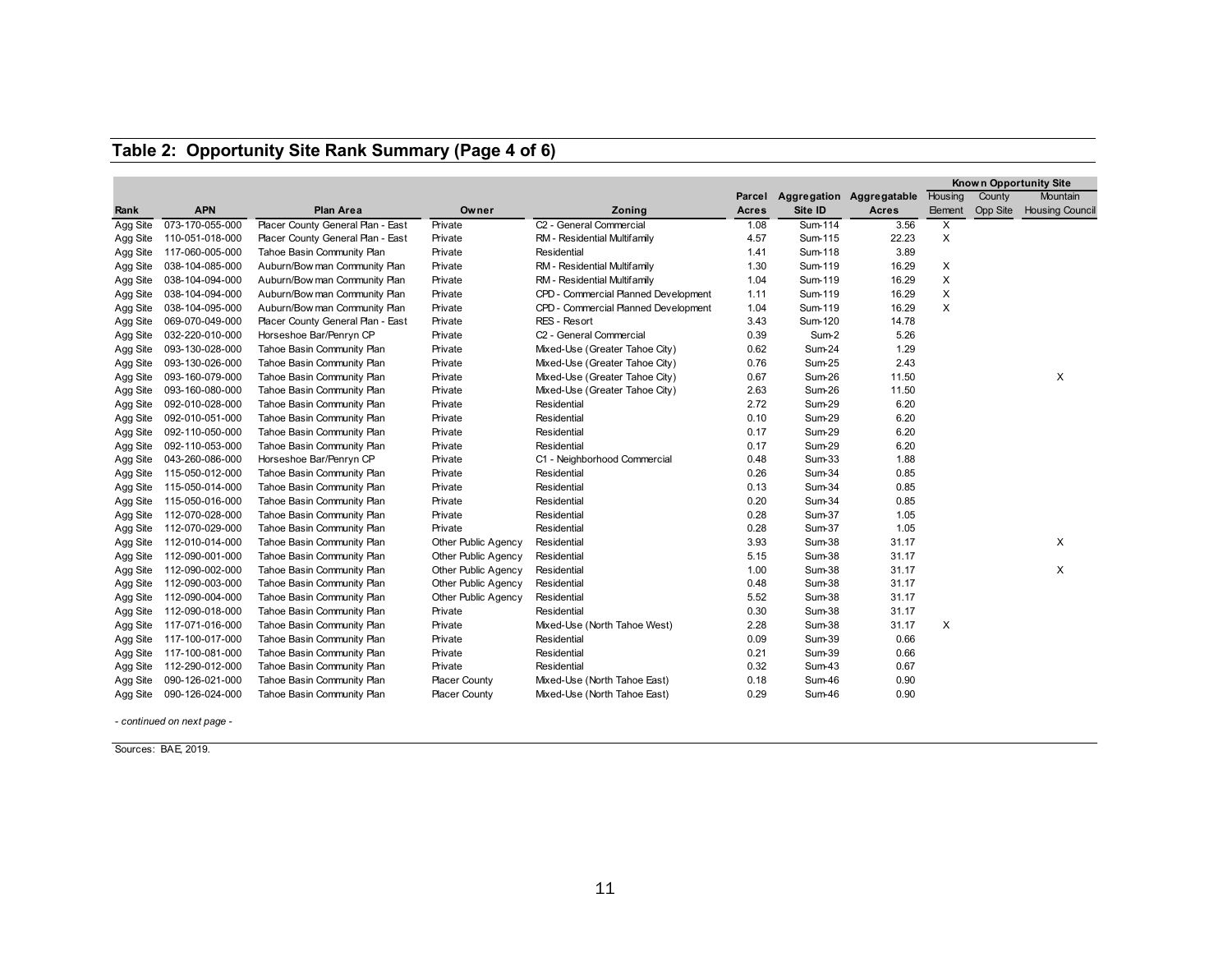|          |                 |                               |                      |                                      |        |               |                          | <b>Known Opportunity Site</b> |                 |                        |
|----------|-----------------|-------------------------------|----------------------|--------------------------------------|--------|---------------|--------------------------|-------------------------------|-----------------|------------------------|
|          |                 |                               |                      |                                      | Parcel |               | Aggregation Aggregatable | Housing                       | County          | <b>Mountain</b>        |
| Rank     | <b>APN</b>      | <b>Plan Area</b>              | Owner                | Zoning                               | Acres  | Site ID       | <b>Acres</b>             | <b>Element</b>                | <b>Opp Site</b> | <b>Housing Council</b> |
| Agg Site | 090-126-037-000 | Tahoe Basin Community Plan    | Private              | Residential                          | 0.14   | Sum-46        | 0.90                     |                               |                 |                        |
| Agg Site | 090-142-001-000 | Tahoe Basin Community Plan    | <b>Placer County</b> | Residential                          | 0.01   | Sum-47        | 1.10                     |                               | X               |                        |
| Agg Site | 090-142-001-000 | Tahoe Basin Community Plan    | <b>Placer County</b> | Mixed-Use (North Tahoe East)         | 0.19   | Sum-47        | 1.10                     |                               | X               |                        |
| Agg Site | 090-142-002-000 | Tahoe Basin Community Plan    | <b>Placer County</b> | Residential                          | 0.01   | Sum-47        | 1.10                     |                               | X               |                        |
| Agg Site | 090-142-011-000 | Tahoe Basin Community Plan    | <b>Placer County</b> | Residential                          | 0.17   | Sum-47        | 1.10                     |                               | $\times$        |                        |
| Agg Site | 090-142-028-000 | Tahoe Basin Community Plan    | Private              | Residential                          | 0.19   | Sum-47        | 1.10                     |                               |                 |                        |
| Agg Site | 090-142-029-000 | Tahoe Basin Community Plan    | <b>Placer County</b> | Residential                          | 0.26   | Sum-47        | 1.10                     |                               | $\times$        |                        |
| Agg Site | 090-192-017-000 | Tahoe Basin Community Plan    | Private              | Mixed-Use (North Tahoe East)         | 0.08   | Sum-48        | 0.67                     |                               |                 |                        |
| Agg Site | 090-192-058-000 | Tahoe Basin Community Plan    | <b>Placer County</b> | Mixed-Use (North Tahoe East)         | 0.08   | Sum-48        | 0.67                     |                               |                 |                        |
| Agg Site | 090-192-059-000 | Tahoe Basin Community Plan    | <b>Placer County</b> | Mixed-Use (North Tahoe East)         | 0.08   | Sum-48        | 0.67                     |                               |                 |                        |
| Agg Site | 090-192-060-000 | Tahoe Basin Community Plan    | <b>Placer County</b> | Mixed-Use (North Tahoe East)         | 0.07   | Sum-48        | 0.67                     |                               |                 |                        |
| Agg Site | 090-221-012-000 | Tahoe Basin Community Plan    | <b>Placer County</b> | Residential                          | 0.00   | Sum-49        | 0.62                     |                               | X               |                        |
| Agg Site | 090-221-012-000 | Tahoe Basin Community Plan    | <b>Placer County</b> | Mixed-Use (North Tahoe East)         | 0.07   | Sum-49        | 0.62                     |                               | $\times$        |                        |
| Agg Site | 090-221-027-000 | Tahoe Basin Community Plan    | <b>Placer County</b> | Residential                          | 0.01   | Sum-49        | 0.62                     |                               | X               |                        |
| Agg Site | 090-221-027-000 | Tahoe Basin Community Plan    | <b>Placer County</b> | Mixed-Use (North Tahoe East)         | 0.08   | Sum-49        | 0.62                     |                               | $\times$        |                        |
| Agg Site | 090-221-028-000 | Tahoe Basin Community Plan    | Private              | Residential                          | 0.14   | <b>Sum-49</b> | 0.62                     |                               |                 |                        |
| Agg Site | 090-370-006-000 | Tahoe Basin Community Plan    | <b>Placer County</b> | Residential                          | 0.01   | Sum-49        | 0.62                     |                               | X               |                        |
| Agg Site | 090-370-005-000 | Tahoe Basin Community Plan    | <b>Placer County</b> | Mixed-Use (North Tahoe East)         | 0.06   | <b>Sum-49</b> | 0.62                     |                               | X               |                        |
| Agg Site | 090-370-005-000 | Tahoe Basin Community Plan    | <b>Placer County</b> | Residential                          | 0.00   | Sum-49        | 0.62                     |                               | X               |                        |
| Agg Site | 090-370-006-000 | Tahoe Basin Community Plan    | <b>Placer County</b> | Mixed-Use (North Tahoe East)         | 0.10   | Sum-49        | 0.62                     |                               | X               |                        |
| Agg Site | 051-120-010-000 | Auburn/Bow man Community Plan | <b>Placer County</b> | CPD - Commercial Planned Development | 4.90   | Sum-5         | 25.69                    | X                             | $\times$        |                        |
| Agg Site | 051-120-065-000 | Auburn/Bow man Community Plan | <b>Placer County</b> | CPD - Commercial Planned Development | 2.54   | Sum-5         | 25.69                    | X                             | X               |                        |
| Agg Site | 051-120-064-000 | Auburn/Bow man Community Plan | <b>Placer County</b> | CPD - Commercial Planned Development | 5.67   | Sum-5         | 25.69                    | X                             | X               |                        |
| Agg Site | 051-120-010-000 | Auburn/Bow man Community Plan | <b>Placer County</b> | RM - Residential Multifamily         | 1.06   | Sum-5         | 25.69                    | X                             | X               |                        |
| Agg Site | 051-120-066-000 | Auburn/Bow man Community Plan | <b>Placer County</b> | CPD - Commercial Planned Development | 0.56   | Sum-5         | 25.69                    | X                             | $\times$        |                        |
| Agg Site | 090-213-024-000 | Tahoe Basin Community Plan    | Private              | Residential                          | 0.36   | Sum-50        | 0.77                     |                               |                 |                        |
| Agg Site | 090-304-013-000 | Tahoe Basin Community Plan    | Private              | Mixed-Use (North Tahoe East)         | 0.17   | Sum-51        | 0.83                     |                               |                 |                        |
| Agg Site | 090-294-010-000 | Tahoe Basin Community Plan    | Private              | Residential                          | 0.17   | Sum-52        | 1.31                     |                               |                 |                        |
| Agg Site | 090-294-011-000 | Tahoe Basin Community Plan    | Private              | Residential                          | 0.17   | Sum-52        | 1.31                     |                               |                 |                        |
| Agg Site | 090-294-001-000 | Tahoe Basin Community Plan    | Private              | Residential                          | 0.22   | Sum-52        | 1.31                     |                               |                 |                        |
| Agg Site | 090-294-002-000 | Tahoe Basin Community Plan    | Private              | Residential                          | 0.16   | Sum-52        | 1.31                     |                               |                 |                        |
| Agg Site | 090-294-003-000 | Tahoe Basin Community Plan    | Private              | Residential                          | 0.17   | Sum-52        | 1.31                     |                               |                 |                        |
| Agg Site | 090-294-004-000 | Tahoe Basin Community Plan    | Private              | Residential                          | 0.17   | Sum-52        | 1.31                     |                               |                 |                        |
| Agg Site | 090-315-008-000 | Tahoe Basin Community Plan    | Private              | Mixed-Use (North Tahoe East)         | 0.36   | Sum-54        | 1.74                     |                               |                 |                        |
| Agg Site | 090-315-025-000 | Tahoe Basin Community Plan    | Private              | Residential                          | 0.23   | Sum-54        | 1.74                     |                               |                 |                        |
| Agg Site | 090-315-014-000 | Tahoe Basin Community Plan    | Private              | Residential                          | 0.18   | Sum-54        | 1.74                     |                               |                 |                        |

*- continued on next page -*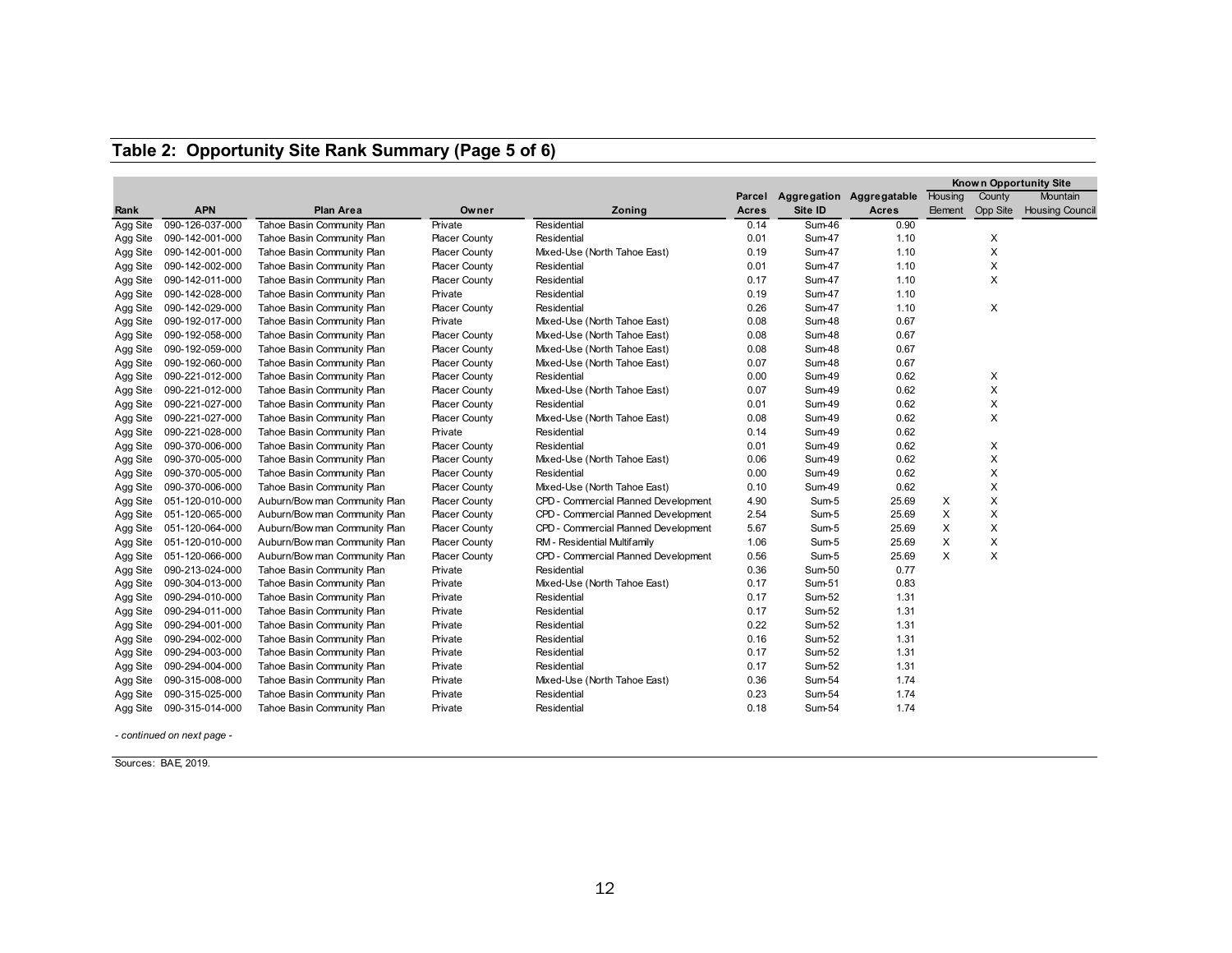| Table 2: Opportunity Site Rank Summary (Page 6 of 6) |  |
|------------------------------------------------------|--|
|------------------------------------------------------|--|

|          |                 |                                   |         |                                     |              |         |                          |                |                 | Known Opportunity Site |
|----------|-----------------|-----------------------------------|---------|-------------------------------------|--------------|---------|--------------------------|----------------|-----------------|------------------------|
|          |                 |                                   |         |                                     | Parcel       |         | Aggregation Aggregatable | Housing        | County          | Mountain               |
| Rank     | <b>APN</b>      | <b>Plan Area</b>                  | Owner   | Zoning                              | <b>Acres</b> | Site ID | Acres                    | <b>Element</b> | <b>Opp Site</b> | <b>Housing Council</b> |
| Agg Site | 090-315-026-000 | Tahoe Basin Community Plan        | Private | Residential                         | 0.38         | Sum-54  | 1.74                     |                |                 |                        |
| Agg Site | 090-261-018-000 | Tahoe Basin Community Plan        | Private | Residential                         | 0.15         | Sum-55  | 0.94                     |                |                 |                        |
| Agg Site | 090-261-031-000 | Tahoe Basin Community Plan        | Private | Residential                         | 0.23         | Sum-55  | 0.94                     |                |                 |                        |
| Agg Site | 090-261-032-000 | Tahoe Basin Community Plan        | Private | Residential                         | 0.19         | Sum-55  | 0.94                     |                |                 |                        |
| Agg Site | 090-261-029-000 | Tahoe Basin Community Plan        | Private | Residential                         | 0.13         | Sum-55  | 0.94                     |                |                 |                        |
| Agg Site | 040-320-010-000 | Placer County General Plan - West | Private | C <sub>2</sub> - General Commercial | 0.39         | Sum-58  | 5.36                     |                |                 |                        |
| Agg Site | 040-140-048-000 | Placer County General Plan - West | Private | C <sub>2</sub> - General Commercial | 2.13         | Sum-58  | 5.36                     | X              |                 |                        |
| Agg Site | 040-140-044-000 | Placer County General Plan - West | Private | C <sub>2</sub> - General Commercial | 0.46         | Sum-58  | 5.36                     |                |                 |                        |
| Agg Site | 076-420-064-000 | Auburn/Bow man Community Plan     | Private | C <sub>2</sub> - General Commercial | 0.57         | Sum-6   | 3.67                     |                |                 |                        |
| Agg Site | 054-143-005-000 | Auburn/Bow man Community Plan     | Private | RM - Residential Multifamily        | 0.00         | Sum-7   | 11.00                    | X              |                 |                        |
| Agg Site | 054-143-001-000 | Auburn/Bow man Community Plan     | Private | RM - Residential Multifamily        | 0.00         | Sum-7   | 11.00                    | X              |                 |                        |
| Agg Site | 054-143-015-000 | Auburn/Bow man Community Plan     | Private | HS - Highw ay Services              | 1.86         | Sum-7   | 11.00                    | X              |                 |                        |
| Agg Site | 054-171-008-000 | Auburn/Bow man Community Plan     | Private | HS - Highw ay Services              | 0.73         | Sum-7   | 11.00                    | X              |                 |                        |
| Agg Site | 054-143-005-000 | Auburn/Bow man Community Plan     | Private | HS - Highw ay Services              | 3.32         | Sum-7   | 11.00                    | X              |                 |                        |
| Agg Site | 054-143-001-000 | Auburn/Bow man Community Plan     | Private | HS - Highw ay Services              | 0.77         | Sum-7   | 11.00                    | X              |                 |                        |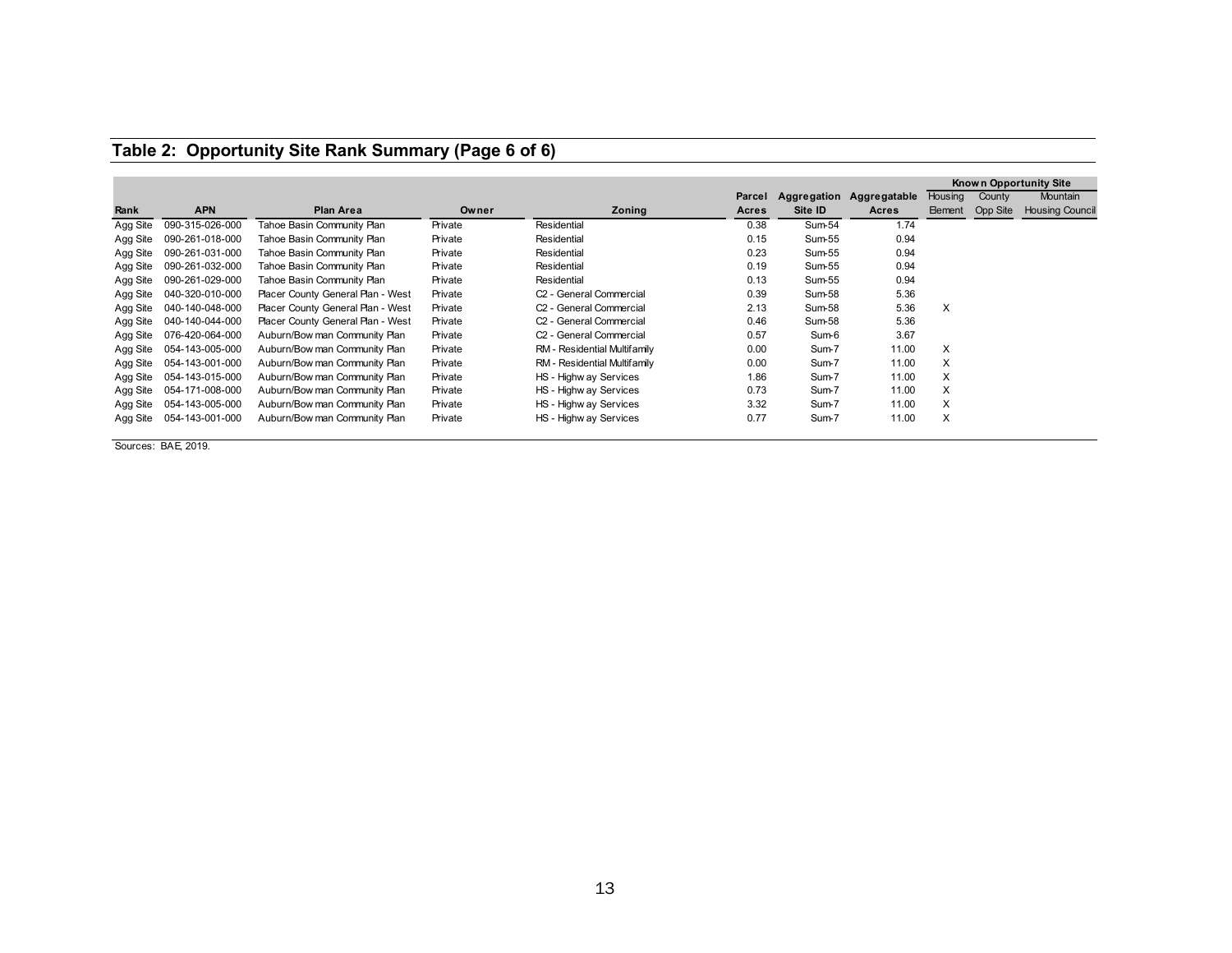**Figure 1: Opportunity Sites, Eastern Placer County**

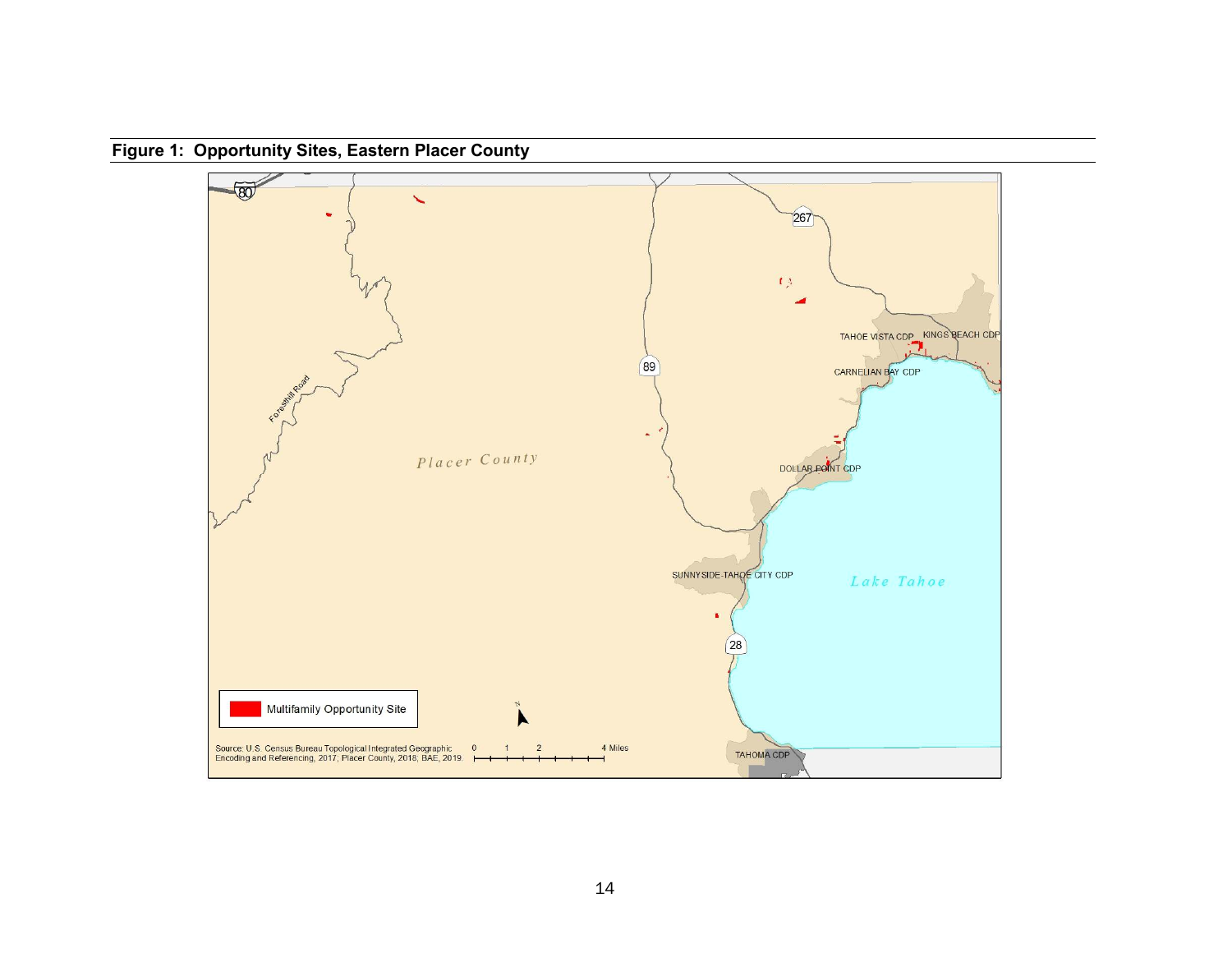

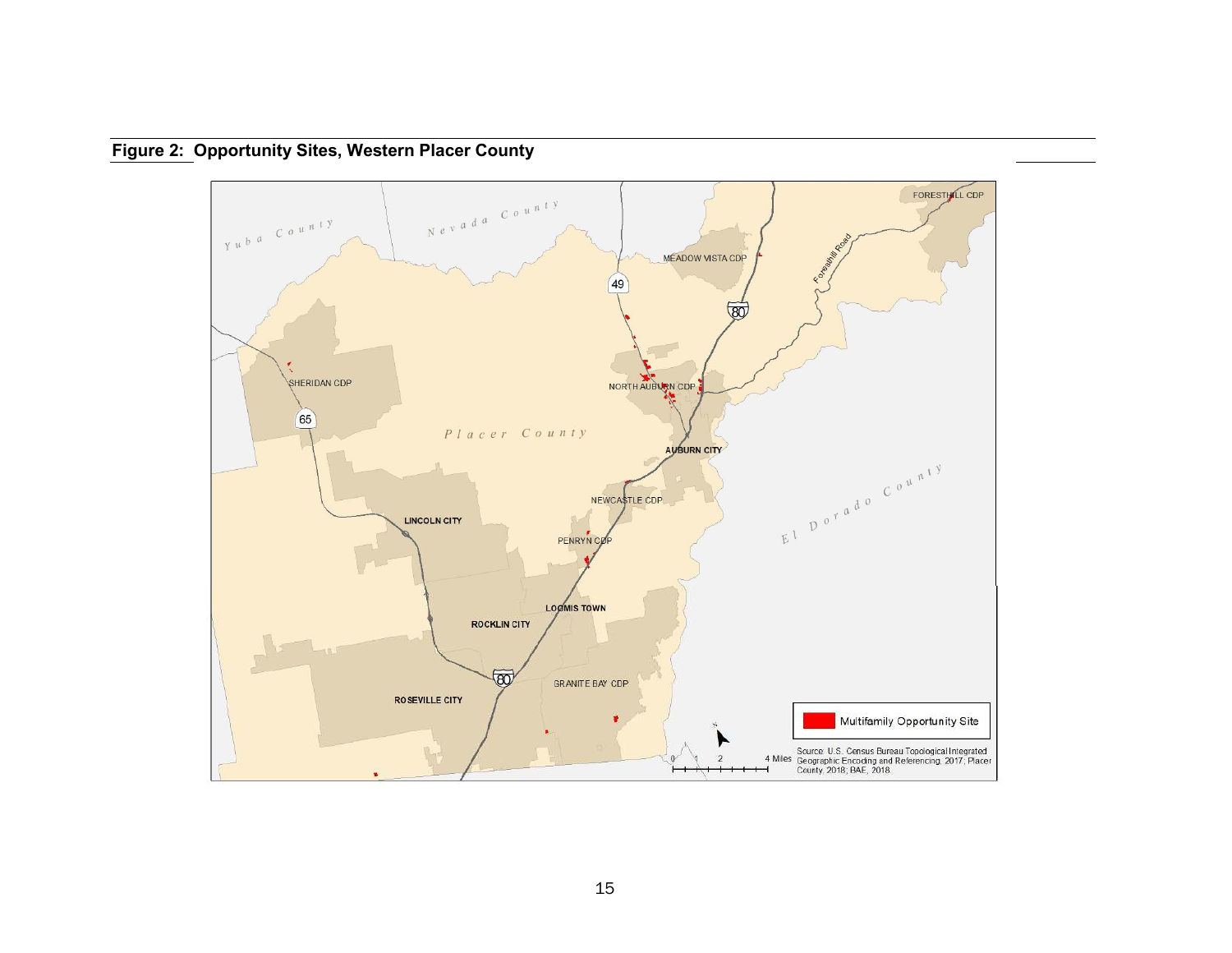

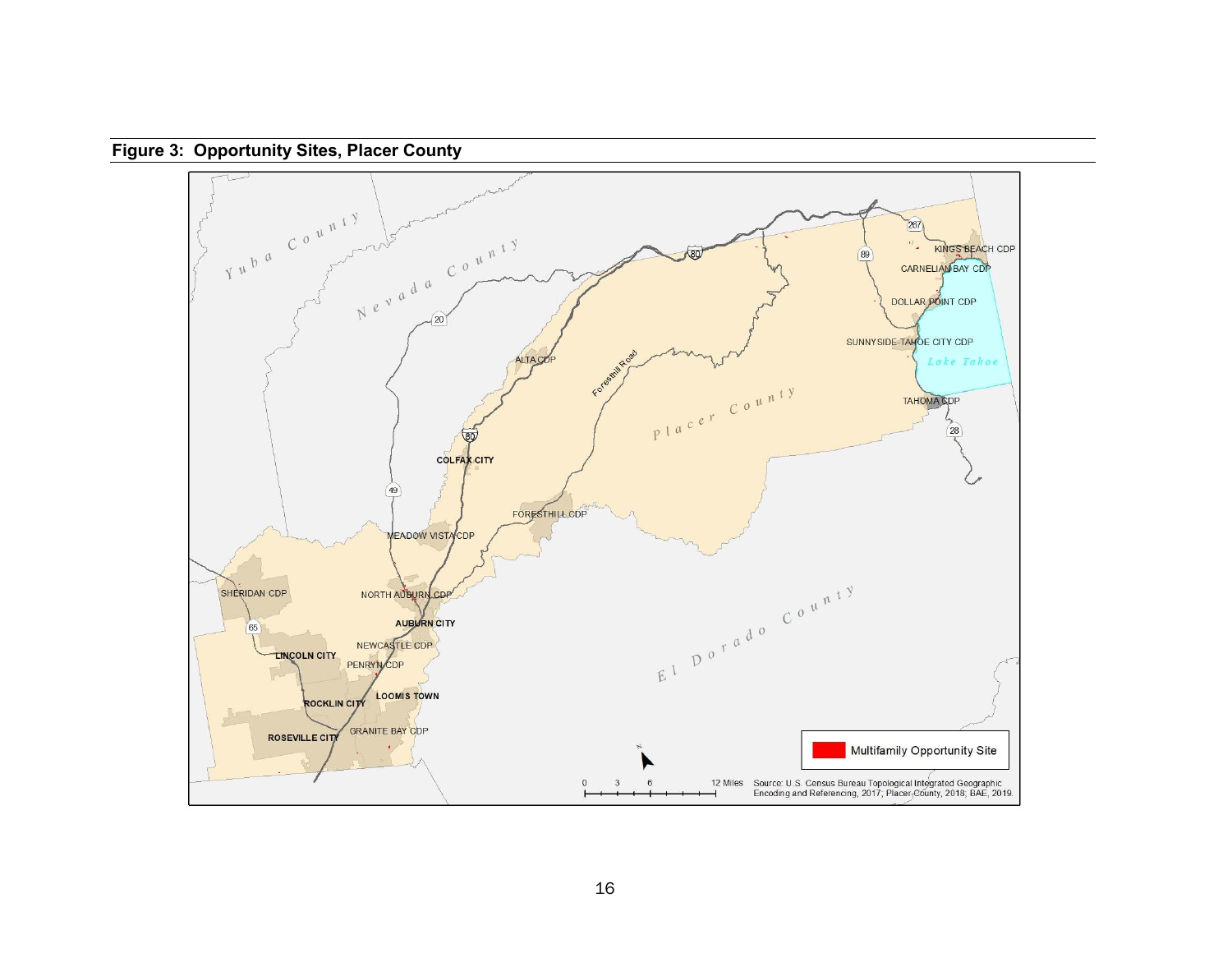|                     | Data        |                                                     |                               |
|---------------------|-------------|-----------------------------------------------------|-------------------------------|
| <b>Field Name</b>   | <b>Type</b> | <b>Description</b>                                  | <b>Source</b>                 |
| Geography           |             |                                                     |                               |
| <b>OBJECTID</b>     |             | Unique ID generated by ArcGIS                       | <b>ESRI</b>                   |
| Assessor's Data     |             |                                                     |                               |
| <b>FEEPARCEL</b>    | String      | APN w ithout dashes                                 | <b>Placer County Assessor</b> |
| APN                 | String      | 12 digit APN with dashes                            | <b>Placer County Assessor</b> |
| <b>JURISDICTION</b> | String      | Public agency with jurisdiction over subject parcel | <b>Placer County Assessor</b> |
| TRA                 | String      | Tax Rate Area                                       | <b>Placer County Assessor</b> |
| <b>TAXCDNUMBR</b>   | String      | Numeric taxation type code                          | <b>Placer County Assessor</b> |
| <b>TAXCDDESCR</b>   | String      | Taxation type code description                      | <b>Placer County Assessor</b> |
| <b>OWNERTY PE</b>   | String      | <b>BAE Coded Taxation Type</b>                      | <b>BAE</b>                    |
|                     |             | Public                                              |                               |
|                     |             | <b>CITIES</b>                                       |                               |
|                     |             | <b>FIRE DISTRICT</b>                                |                               |
|                     |             | GOVT ENTITY, SEC.11                                 |                               |
|                     |             | <b>PLACER COUNTY</b>                                |                               |
|                     |             | SCHOOL & COLLEGE                                    |                               |
|                     |             | SPECIAL DISTRICT                                    |                               |
|                     |             | <b>WATER &amp; SANITATION</b>                       |                               |
|                     |             | Private                                             |                               |
|                     |             | <b>CCLA NOT RENEWED</b>                             |                               |
|                     |             | IMPR VALUE ONLY (NOT MOBILE HOME)                   |                               |
|                     |             | MH IMPR ONLY, PRIVATE LAND                          |                               |
|                     |             | <b>MISC PROPERTIES</b>                              |                               |
|                     |             | <b>MOBILE HOME IN PARK</b>                          |                               |
|                     |             | MOBILE HOME L & I                                   |                               |
|                     |             | NORMAL OWNERSHIP                                    |                               |
|                     |             | NOTICE OF POWER TO SELL                             |                               |
|                     |             | NOTIVE OF POWER TO SELL W/BUSS                      |                               |
|                     |             | PROP 8 ANNUAL REVIEW<br>PROP 8 CALAMITY             |                               |
|                     |             | PROP 8 REDUCTION NO CPI                             |                               |
|                     |             | PROP 8 TAX POSTPONED                                |                               |
|                     |             | PROP 8 WITH POWER TO SELL                           |                               |
|                     |             | TPZ PROPERTIES W/BUSINESS                           |                               |
|                     |             | VALUE TO OTHER APNS                                 |                               |
|                     |             | <b>ZERO PROPERTY VALUE</b>                          |                               |
|                     |             |                                                     |                               |
|                     |             | <b>State</b>                                        |                               |
|                     |             | STATE OF CA                                         |                               |
|                     |             | Federal                                             |                               |
|                     |             | <b>EXEMPT PROPERTY-USE</b>                          |                               |
|                     |             | NA.                                                 |                               |
|                     |             | APNS ASSESSED BY SACCO                              |                               |
|                     |             | ASSESSED BY SBE                                     |                               |
|                     |             | <b>CEMETERY</b>                                     |                               |
|                     |             | <b>COMMON AREA</b>                                  |                               |
|                     |             | CONSERVATION EASEMENT                               |                               |
|                     |             | <b>EASEMENTS &amp; PRIVATELY OWNED ROADS</b>        |                               |
|                     |             | OFFER OF DEDICATION                                 |                               |
|                     |             | PIPELINE R/W TO TAX ROLL                            |                               |
|                     |             | <b>PROP DEED TO STAT VAL W/BUS</b>                  |                               |
|                     |             | PROPERTY UNDER CLCA                                 |                               |
|                     |             | PROPERTY UNDER CLCA/BUSS                            |                               |
|                     |             | <b>TAX POSTPONED</b>                                |                               |
|                     |             | <b>TPZ PROPERTIES</b>                               |                               |

# **Exhibit A: Site Evaluation Tool Data Dictionary (Page 1 of 5)**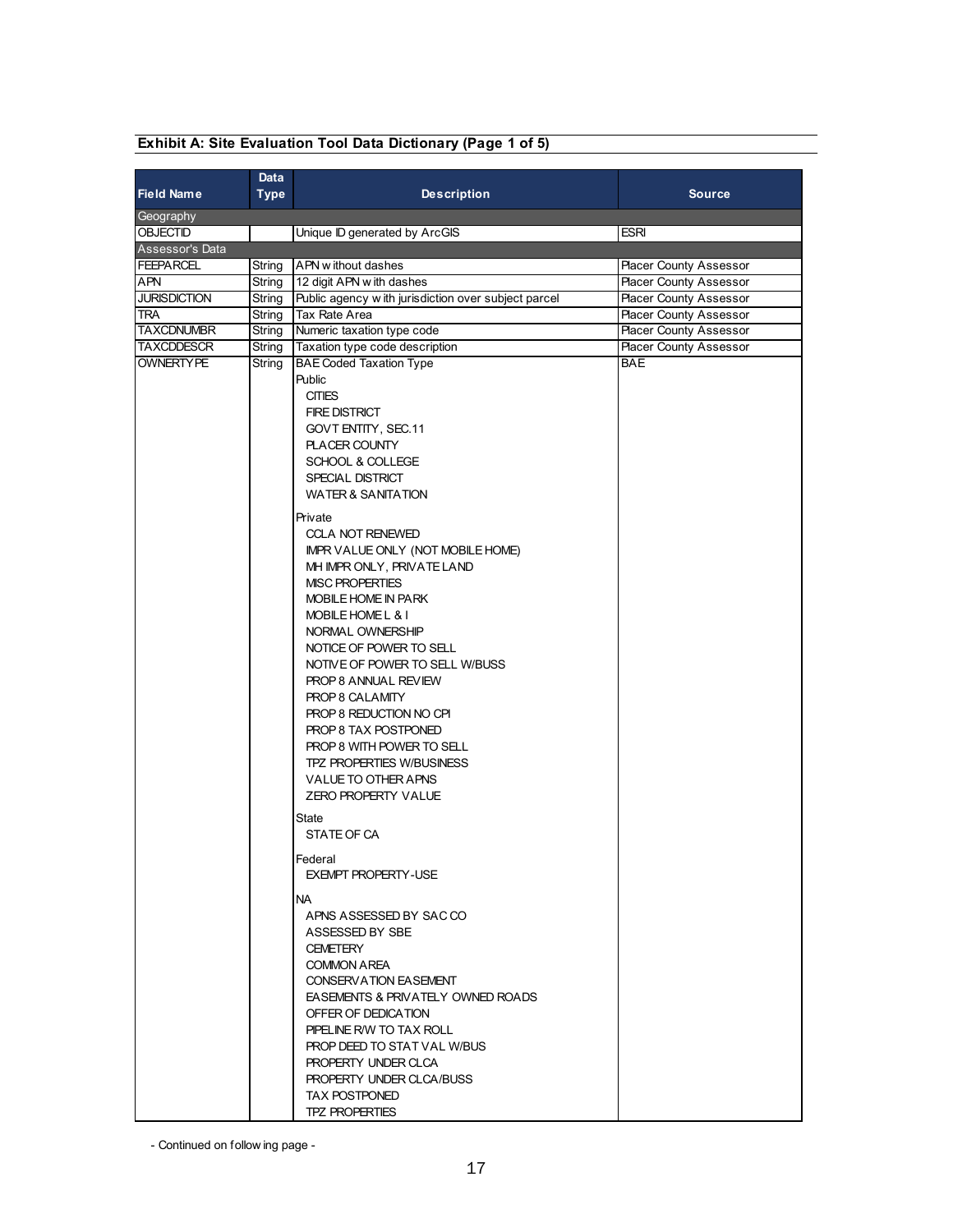| Data                        |        |                                                           |                               |  |  |  |
|-----------------------------|--------|-----------------------------------------------------------|-------------------------------|--|--|--|
| <b>Field Name</b>           | Type   | <b>Description</b>                                        | <b>Source</b>                 |  |  |  |
| Assessor's Data (Continued) |        |                                                           |                               |  |  |  |
| <b>USECDNUMBR</b>           | String | Numeric land use code                                     | <b>Placer County Assessor</b> |  |  |  |
| <b>USECDDESCR</b>           | String | Land use code description                                 | <b>Placer County Assessor</b> |  |  |  |
| <b>VACANT</b>               | Short  | Vacant Flag                                               | <b>BAF</b>                    |  |  |  |
|                             |        | $1 = Vacant$                                              |                               |  |  |  |
|                             |        | VACANT, SUBDIVIDED RESIDENTIAL                            |                               |  |  |  |
|                             |        | VACANT, DRY FARM                                          |                               |  |  |  |
|                             |        | VACANT COMMERCIAL                                         |                               |  |  |  |
|                             |        | VACANT, ALL TYPES-NOT ASGND                               |                               |  |  |  |
|                             |        | VACANT, ALL TYPES-NOT ASGND; VACANT INDUSTRIAL            |                               |  |  |  |
|                             |        |                                                           |                               |  |  |  |
|                             |        | NULL = Not Vacant                                         |                               |  |  |  |
| <b>ASMTDESCR</b>            | String | Assessor's legal description                              | <b>Placer County Assessor</b> |  |  |  |
| <b>STRCTRSQFT</b>           |        | Double Assessed structure square feet                     | <b>Placer County Assessor</b> |  |  |  |
| LANDVALUE                   |        | Double Assessed land value                                | <b>Placer County Assessor</b> |  |  |  |
| <b>STRCTRVALU</b>           | Double | Assessed structure value                                  | <b>Placer County Assessor</b> |  |  |  |
|                             |        | Improvement to land value ratio (based on county assessor |                               |  |  |  |
| <b>ILRATIO</b>              | Double | fields)                                                   | BAE                           |  |  |  |
| <b>PARCELACRE</b>           |        | Double Parcel Acres                                       | <b>BAE; ESRI</b>              |  |  |  |
| OWNER                       | String | First ow ner's name                                       | <b>Placer County Assessor</b> |  |  |  |
| <b>OWNRADDRS</b>            | String | First ow ner's address                                    | <b>Placer County Assessor</b> |  |  |  |
| OWNRCITY                    | String | First Ow ner's city                                       | <b>Placer County Assessor</b> |  |  |  |
| OWNRSTATE                   | String | First Ow ner's state                                      | <b>Placer County Assessor</b> |  |  |  |
| OWNRZIP                     | String | First Ow ner's zip code                                   | <b>Placer County Assessor</b> |  |  |  |
| <b>SITESTNUM</b>            | String | <b>Site Street Number</b>                                 | <b>Placer County Assessor</b> |  |  |  |
| <b>SITESTNAME</b>           | String | <b>Site Street Name</b>                                   | <b>Placer County Assessor</b> |  |  |  |
| <b>SITESTTYPE</b>           | String | Site Street Type                                          | <b>Placer County Assessor</b> |  |  |  |
| <b>SITESTDIR</b>            | String | <b>Site Street Direction</b>                              | <b>Placer County Assessor</b> |  |  |  |
| <b>INCORPRTD</b>            | Long   | 1 = Site is located in incorporated area                  | Placer County Assessor; U.S.  |  |  |  |
|                             |        | 0 = Site is located in unincorporated area                |                               |  |  |  |
| Zoning<br><b>ZONECOMNTY</b> | String | Placer County identified Zoning Community                 | Placer County GIS             |  |  |  |
| <b>ZONING</b>               | String | Full zoning including combining districts                 | Placer County GIS             |  |  |  |
| TRPASUB                     | String | TRPA sub area name                                        | Placer County GIS             |  |  |  |
| <b>TRPASPECL</b>            | String | TRPA special area name                                    | Placer County GIS             |  |  |  |
| TRPAOVRLY1                  | String | TRPA first overlay district name                          | <b>Placer County GIS</b>      |  |  |  |
| TRPAOVRLY2                  | String | TRPA second overlay district name                         | Placer County GIS             |  |  |  |
| <b>TOWNCENTER</b>           | String | Tow n Center name                                         | Placer County GIS             |  |  |  |
| ZONINGGEN                   | String | General zoning category (created by County)               | <b>Placer County GIS</b>      |  |  |  |
| <b>BASEZONE</b>             | String | Base Zoning                                               | <b>BAE/Placer County GIS</b>  |  |  |  |
| <b>MULTIFAMZN</b>           |        | Double 1 = Zoning allow s multifamily, includes:          | BAE                           |  |  |  |
|                             |        | RM - Residential Multi-Family                             |                               |  |  |  |
|                             |        | CPD - Commercial Planned Development                      |                               |  |  |  |
|                             |        | C1 - Neighborhood Commercial                              |                               |  |  |  |
|                             |        | C <sub>2</sub> - General Commercial                       |                               |  |  |  |
|                             |        | HS - Highw ay Services                                    |                               |  |  |  |
|                             |        | RES - Resort                                              |                               |  |  |  |
|                             |        | C2 - Canyon Mixed Use                                     |                               |  |  |  |
|                             |        | C1 - Dow ntow n Mixed Use                                 |                               |  |  |  |
|                             |        | EC - Entrance Commercial                                  |                               |  |  |  |
|                             |        | VC - Village Commercial                                   |                               |  |  |  |
|                             |        | HDR - High Density Residential                            |                               |  |  |  |
|                             |        | Residential                                               |                               |  |  |  |
|                             |        | Mixed-Use (West Shore)                                    |                               |  |  |  |
|                             |        | Mixed-Use (Greater Tahoe City)                            |                               |  |  |  |
|                             |        | Mixed-Use (North Tahoe East)                              |                               |  |  |  |
|                             |        | Mixed-Use (North Tahoe West)                              |                               |  |  |  |

# **Exhibit A: Site Evaluation Tool Data Dictionary (Page 2 of 5)**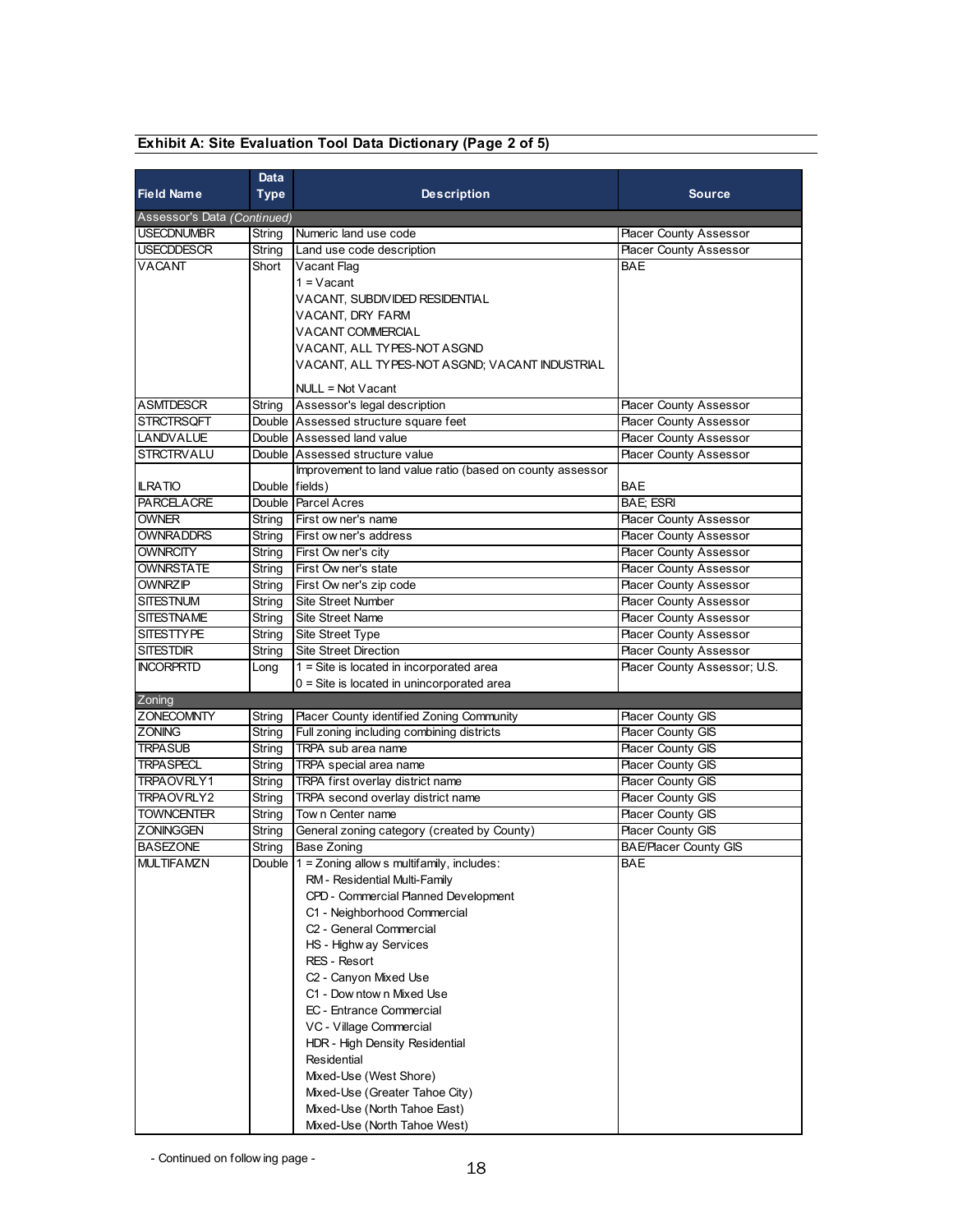| Exhibit A: Site Evaluation Tool Data Dictionary (Page 3 of 5) |  |  |  |  |  |  |  |  |  |
|---------------------------------------------------------------|--|--|--|--|--|--|--|--|--|
|---------------------------------------------------------------|--|--|--|--|--|--|--|--|--|

|                                  | Data   |                                                                                                      |                                |
|----------------------------------|--------|------------------------------------------------------------------------------------------------------|--------------------------------|
| <b>Field Name</b>                | Type   | <b>Description</b>                                                                                   | <b>Source</b>                  |
| Zoning (Continued)               |        |                                                                                                      |                                |
| TAHOEBASIN                       |        | Double $1 =$ site is in the Tahoe Basin                                                              | <b>BAE</b>                     |
| <b>ZONINGSQFT</b>                |        | Double Site by zoning area in square feet                                                            | <b>BAE/ESRI</b>                |
| <b>ZONINGACRE</b>                |        | Double Site by zoning area in acres                                                                  | <b>BAE/ESRI</b>                |
| <b>MINUNITS</b>                  | Short  | Minimum number of units allow ed by base zoning                                                      | BAE; Placer County Zoning Code |
| <b>MAXUNITS</b>                  | Short  | maximum number of units allow ed by base zoning                                                      | BAE; Placer County Zoning Code |
|                                  |        | minimum number of bedrooms allow ed by base zonings                                                  |                                |
| <b>MINBDRMS</b>                  | Short  | (only applied in the SVGPLUO)                                                                        | BAE; Placer County Zoning Code |
|                                  |        | Minimum number of bedrooms allow ed by base zonings                                                  |                                |
| <b>MAXBDRMS</b>                  | Short  | (only applied in the SVGPLUO)                                                                        | BAE; Placer County Zoning Code |
| <b>SECNDUNIT</b>                 | Short  | Number of secondary units allow ed by the base zoning                                                | BAE; Placer County Zoning Code |
| <b>Policy</b>                    |        |                                                                                                      |                                |
| <b>SPECFPLAN</b>                 | String | Specific Plan Name                                                                                   | BAE; Placer County GIS         |
| CNTY OPSITE                      | Short  | County Ow ned and IDed Development Opportunity Site                                                  | <b>Placer County</b>           |
|                                  |        | $1 = Yes$                                                                                            |                                |
|                                  |        | $0 = No$                                                                                             |                                |
| <b>AFFHOUSOPP</b>                | String | County IDs if the site could accommodate affordable housing   Placer County                          |                                |
|                                  |        | $Y = Yes$                                                                                            |                                |
|                                  |        | $M =$ Maybe                                                                                          |                                |
|                                  |        | $N = No$                                                                                             |                                |
| <b>SELLABLE</b>                  | String | County IDs if the sites could be sellable                                                            | <b>Placer County</b>           |
|                                  |        | $Y = Yes$                                                                                            |                                |
|                                  |        | $M =$ Maybe                                                                                          |                                |
|                                  |        | $N = No$                                                                                             |                                |
| <b>BUILDABLE</b>                 | String | County IDs w hether the site could be buildable                                                      | <b>Placer County</b>           |
|                                  |        | $Y = Yes$                                                                                            |                                |
|                                  |        | $M =$ Maybe                                                                                          |                                |
|                                  |        | $N = No$                                                                                             |                                |
| <b>INTEREST</b>                  | String | County notes about w hether or not there is interest in the                                          | <b>Placer County</b>           |
|                                  |        | $Y = Yes$                                                                                            |                                |
|                                  |        | $M =$ Maybe                                                                                          |                                |
|                                  |        | $N = No$                                                                                             |                                |
| CNTY OPNOTE<br><b>MHCOPPSITE</b> | String | Other County notes regarding the site                                                                | <b>Placer County</b>           |
|                                  | Short  | Mountain Housing Council IDed opportunity site for multifamily Mountain Housing Council<br>$1 = Yes$ |                                |
|                                  |        | $0 = No$                                                                                             |                                |
| <b>HOUSELEMNT</b>                | Short  | Site is on the Housing Element site list                                                             | <b>Placer County</b>           |
|                                  |        | $1 = Y$ es                                                                                           |                                |
|                                  |        | $0 = No$                                                                                             |                                |
| <b>HOUSELNOTE</b>                | String | Site notes from the housing element spreadsheet provided                                             | <b>Placer County</b>           |
| <b>PROJNAME</b>                  | String | Name of project with a submitted planning application for the                                        | <b>Placer County GIS</b>       |
| <b>PLANPROJCT</b>                | String | Entitlement application type                                                                         | Placer County GIS              |
| <b>PROJSTATUS</b>                | String | Project Status                                                                                       | <b>Placer County GIS</b>       |
| <b>NEWUNITS</b>                  | Short  | # of units created in total project                                                                  | BAE                            |
| <b>NEWLOTS</b>                   | Short  | # of units created in total project                                                                  | <b>BAE</b>                     |
| <b>LOTSMERGED</b>                | Short  | # of lots merged                                                                                     | BAE                            |
| <b>SUBDV NAME</b>                | String | Subdivision name                                                                                     | <b>Placer County</b>           |
| <b>SUBLOCTION</b>                | String | Subdivision location                                                                                 | <b>Placer County</b>           |
| <b>YRAPPROVED</b>                | String | Year subdivision map w as approved                                                                   | <b>Placer County</b>           |
| <b>YRMAPFINAL</b>                | Long   | Year subdivision map w as finaled                                                                    | <b>Placer County</b>           |
| <b>TOTALLOTS</b>                 | Long   | Total number of lots approved                                                                        | <b>Placer County</b>           |
| <b>LOTNUMBER</b>                 | Long   | Subdivision Lot number                                                                               | <b>Placer County</b>           |
| <b>PERMITNUMB</b>                | String | Building permit number                                                                               | <b>Placer County</b>           |
| <b>RDANAME</b>                   | String | Name of former RDA site's centroid is in                                                             | Placer County GIS              |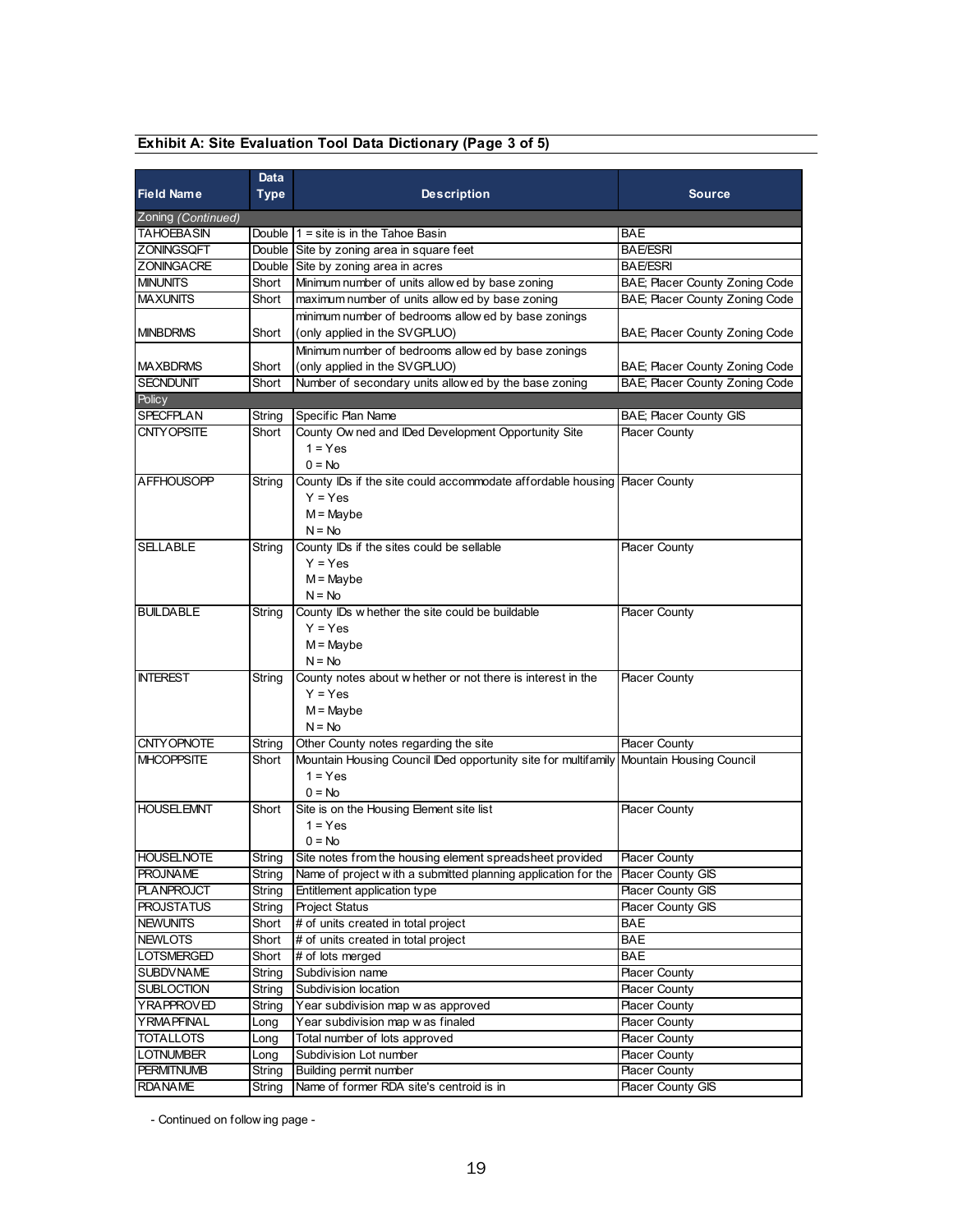|                                        | Data          |                                                                                |                                                         |  |  |
|----------------------------------------|---------------|--------------------------------------------------------------------------------|---------------------------------------------------------|--|--|
| <b>Field Name</b>                      | <b>Type</b>   | <b>Description</b>                                                             | <b>Source</b>                                           |  |  |
| Policy (Continued)                     |               |                                                                                |                                                         |  |  |
|                                        |               | General Plan Community/Community Plan applicable to the                        |                                                         |  |  |
| <b>GPCMNTYPLN</b>                      | String        | site (based on centroid)                                                       | <b>Placer County GIS</b>                                |  |  |
| <b>GENPLNDUSE</b>                      | String        | General Plan land use designation (based on centroid)                          | Placer County GIS                                       |  |  |
| <b>AIRPRTNAME</b>                      | String        | Name of airport                                                                | Placer County GIS                                       |  |  |
| AIRPRTZONE                             | String        | Name of airport overflight zone site's centroid is in                          | Placer County GIS                                       |  |  |
|                                        |               |                                                                                |                                                         |  |  |
| <b>ELMENTDIST</b>                      | String        | Elementary school district site's centroid is in                               | <b>Placer County GIS</b>                                |  |  |
| <b>HISCHDIST</b>                       | String        | High School district site's centroid is in                                     | <b>Placer County GIS</b>                                |  |  |
|                                        |               | Site has its' centroid in the Nevada Irrigation District                       |                                                         |  |  |
| <b>NEV IRRDIST</b>                     | String        | boundary (as of 2016)                                                          | Placer County GIS                                       |  |  |
|                                        |               | $NID = Yes$                                                                    | Placer County GIS                                       |  |  |
|                                        |               | $Null = No$                                                                    | Placer County GIS                                       |  |  |
| WATERDIST                              | String        | Name of w ater district site's centroid is in                                  | <b>Placer County GIS</b>                                |  |  |
| <b>SEWERDIST</b>                       | String        | Name of sew er district site's centroid is in                                  | Placer County GIS                                       |  |  |
| UTILITYDIST                            | String        | Name of utlity district site's centroid is in                                  | Placer County GIS                                       |  |  |
| SACOGCOMM                              | String        | SACOG community type site's centroid is in                                     | <b>SACOG</b>                                            |  |  |
| Proximity                              |               |                                                                                |                                                         |  |  |
| <b>FIRESTNPRX</b>                      |               | Double Proximity of site to nearest fire station (miles)                       | <b>ESRI: Placer County GIS</b>                          |  |  |
| <b>STATNNUMBR</b>                      | Long          | Station number                                                                 | <b>Placer County GIS</b>                                |  |  |
| <b>STAFPERIOD</b>                      | String        | When the station is staffed (e.g., year around, summer, etc.)                  | Placer County GIS                                       |  |  |
| <b>STAFFLEVEL</b>                      | String        | Staff level (e.g., full-time, volunteer, etc.)                                 | <b>Placer County GIS</b>                                |  |  |
| <b>STATJURISD</b>                      | String        | <b>Station Jurisdiction</b>                                                    | Placer County GIS                                       |  |  |
| <b>BUSSTOPPRX</b>                      | Double        | Proximity of parcel to nearest bus stop (miles)                                | ESRI; Placer County GIS; TRPA                           |  |  |
| <b>STOPNAME</b>                        | String        | Bus Stop name                                                                  | Placer County; TRPA                                     |  |  |
| <b>ROUTENAME</b>                       | String        | Placer County Route name                                                       | Placer County; TRPA                                     |  |  |
| <b>STOPJURISD</b>                      | String        | Agency with jurisdiction over bus stop                                         | <b>BAE</b>                                              |  |  |
| <b>ELEMSCHPRX</b><br><b>ELEMSCHNME</b> |               | Double Proximity of parcel to nearest elementary school (miles)<br>School Name | ESRI; Placer County GIS                                 |  |  |
| <b>MIDSCHPRX</b>                       | String        | Double Proximity of parcel to nearest middle school (miles)                    | <b>Placer County GIS</b><br><b>ESRI</b> ; Placer County |  |  |
| <b>MIDSCHNAME</b>                      | String        | School Name                                                                    | Placer County GIS                                       |  |  |
| <b>HIGHSCHPRX</b>                      |               | Double Proximity of parcel to nearest high school (miles)                      | <b>ESRI</b> ; Placer County                             |  |  |
| <b>HIGHSCHNME</b>                      | String        | <b>School Name</b>                                                             | Placer County GIS                                       |  |  |
| OTHRSCHPRX                             |               | Double Proximity of parcel to nearest type of other school (e.g.,              | ESRI; Placer County GIS                                 |  |  |
| <b>OTHRSCHNME</b>                      | String        | <b>School Name</b>                                                             | Placer County GIS                                       |  |  |
| <b>FOODMKTPRX</b>                      |               | Double Proximity to nearest food market (miles)                                | ESRI; Placer County GIS                                 |  |  |
| <b>FOODMKTNME</b>                      | String        | Food Market Firm                                                               | <b>Placer County GIS</b>                                |  |  |
| <b>FOODMKTADD</b>                      | String        | <b>Food Market Address</b>                                                     | <b>Placer County GIS</b>                                |  |  |
| <b>FOODMKTCITY</b>                     | <b>String</b> | <b>Food Market City</b>                                                        | Placer County GIS                                       |  |  |
| <b>FARMMKTPRX</b>                      |               | Double Proximity to Farmers' Market (miles)                                    | ESRI; Placer Grown                                      |  |  |
| <b>FARMMKTNME</b>                      | String        | Farmers' Market Name                                                           | Placer Grown                                            |  |  |
| <b>FARMMKTLOC</b>                      | String        | Farmers' Market Location                                                       | Placer Grown                                            |  |  |
| <b>FARMMKTMO</b>                       | Short         | Number of months the market operated                                           | <b>BAE</b>                                              |  |  |
|                                        |               | $1 =$ site is within a one a half mile buffer from a medical                   |                                                         |  |  |
|                                        |               | facility. This Include a variety of medical business types,                    |                                                         |  |  |
|                                        |               | such as hospitals, doctor's offices, dentists, chiropractors,                  |                                                         |  |  |
| <b>MEDICBUFF</b>                       | Short         | etc.                                                                           | ESRI; Placer County GIS                                 |  |  |
|                                        |               | Name of Town Center if the site's centroid is within one half                  |                                                         |  |  |
| TWNCNTBUFF                             | String        | mile of a Town Center                                                          | ESRI; Placer County GIS                                 |  |  |
| <b>TWNCNTJURS</b>                      | String        | Initials of entity with jurisdiction over the Town Center                      | <b>ESRI/Placer County GIS</b>                           |  |  |
| <b>Census Based</b>                    |               |                                                                                |                                                         |  |  |
| CCD                                    | String        | CCD the site's centroid is in                                                  | U.S. Census TIGER 2017                                  |  |  |
| <b>CENSTRACT</b>                       | String        | Census Tract site's centroid is in                                             | U.S. Census TIGER 2017                                  |  |  |
| <b>BLOCKGROUP</b>                      | String        | Block Group the site's centroid is in                                          | U.S. Census TIGER 2017                                  |  |  |
| <b>BLKGRPSQMI</b>                      |               | Double Area of Block Group (square miles)                                      | ESRI; U.S. Census TIGER 2017                            |  |  |

## **Exhibit A: Site Evaluation Tool Data Dictionary (Page 4 of 5)**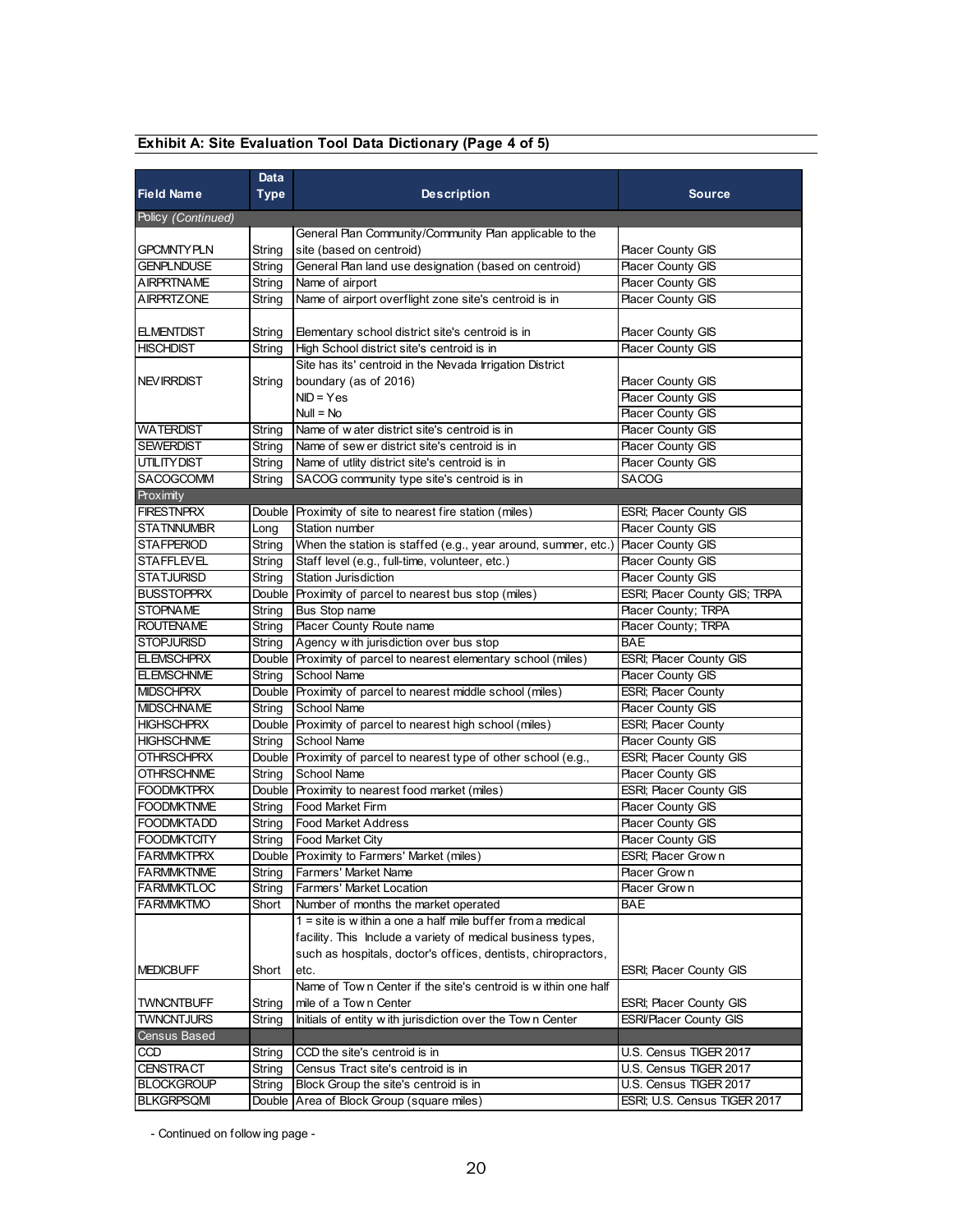|  | Exhibit A: Site Evaluation Tool Data Dictionary (Page 5 of 5) |  |  |  |  |
|--|---------------------------------------------------------------|--|--|--|--|
|  |                                                               |  |  |  |  |

|                             | Data        |                                                                    |                                    |
|-----------------------------|-------------|--------------------------------------------------------------------|------------------------------------|
| <b>Field Name</b>           | <b>Type</b> | <b>Description</b>                                                 | <b>Source</b>                      |
| Census Based (Continued)    |             |                                                                    |                                    |
| <b>TOTALJOBS</b>            | Double      | Total number of jobs per block group site's centroid is in         | LEHD                               |
| <b>JOBSSOMI</b>             | Double      | Total number of job per block group square mile                    | LEHD; U.S. Census TIGER            |
| <b>TOTHOUSHLD</b>           | Long        | Total households in census tract site has centroid in              | ACS 2016 5-Year                    |
| <b>HOUSINGUNIT</b>          |             | Double Number of housing units in block group site has centroid in | <b>ACS 2016 5-Year</b>             |
|                             |             | Number of housing units per square mile of block group site        |                                    |
| <b>HOUSUNTSOMI</b>          |             | Double Thas centroid in                                            | ACS 2016 5-Year                    |
| <b>MEDHHINCOM</b>           | Long        | Median HH Income in census tract site has centroid in              | ACS 2016 5-Year                    |
| <b>MEDGRSRENT</b>           | Long        | Median Gross Rent in census tract site has centroid in             | ACS 2016 5-Year                    |
| <b>MEDSALESF</b>            | Long        | Median single-family sale price in CCD site has centroid in        | <b>List Source</b>                 |
| <b>MEDSALDPLX</b>           | Long        | Median duplex sale price in CCD parcel has centroid in             | <b>List Source</b>                 |
| <b>MEDSALCNDO</b>           | Long        | Median condo sale price in CCD parcel has centroid in              | List Source                        |
| Affordable Funding Criteria |             |                                                                    |                                    |
| <b>RURALFUND</b>            | Short       | Eligibility for LIHTC & AHSC Rural Funding Set asides              | <b>USDA</b>                        |
|                             |             | $1 =$ Eligible                                                     |                                    |
|                             |             | $0 = Not$ Eligible                                                 |                                    |
| <b>PRIMEAG</b>              | Short       | Eligibility for AHSC based on farmland quality                     | <b>USDA</b>                        |
|                             |             | 1 = Not eligible (located on Prime Farmland, Farmland of           |                                    |
|                             |             | NULL = Eligible                                                    |                                    |
| <b>QUALTRCT</b>             | Short       | Qualified Census Tract LIHTC Basis Boost (1=in QCT, 0=Not          | <b>HUD</b>                         |
|                             |             | $1 =$ Site located in QCT                                          |                                    |
|                             |             | $NULL = Site not located in a QCT$                                 |                                    |
| DIFF2DEVLP                  | Short       | Difficult to Develop Area LIHTC Basis Boost (1=in DDA,             | <b>HUD</b>                         |
|                             |             | $1 =$ Site located in DDA                                          |                                    |
|                             |             | $NULL = Site not located in a DDA$                                 |                                    |
| <b>DISADVTRCT</b>           | Short       | AHSC Disadvantaged Tract (1=Eligible, 0=Not Eligible) Also         | ACS 2016 5-Year: CA HCD            |
|                             |             | $1 = \ln a$ disadvantages Census tract                             |                                    |
|                             |             | NULL = Not in a disadvantaged Census tract                         |                                    |
| <b>CALENVSCR</b>            | String      | AHSC CalEnviroScreen Score (percentile of exposure)                | The Office of Environmental        |
| <b>NATWALKSCR</b>           |             | Double Walkability Index (AHSC/VHHP competetive)                   | <b>EPA Smart Location Database</b> |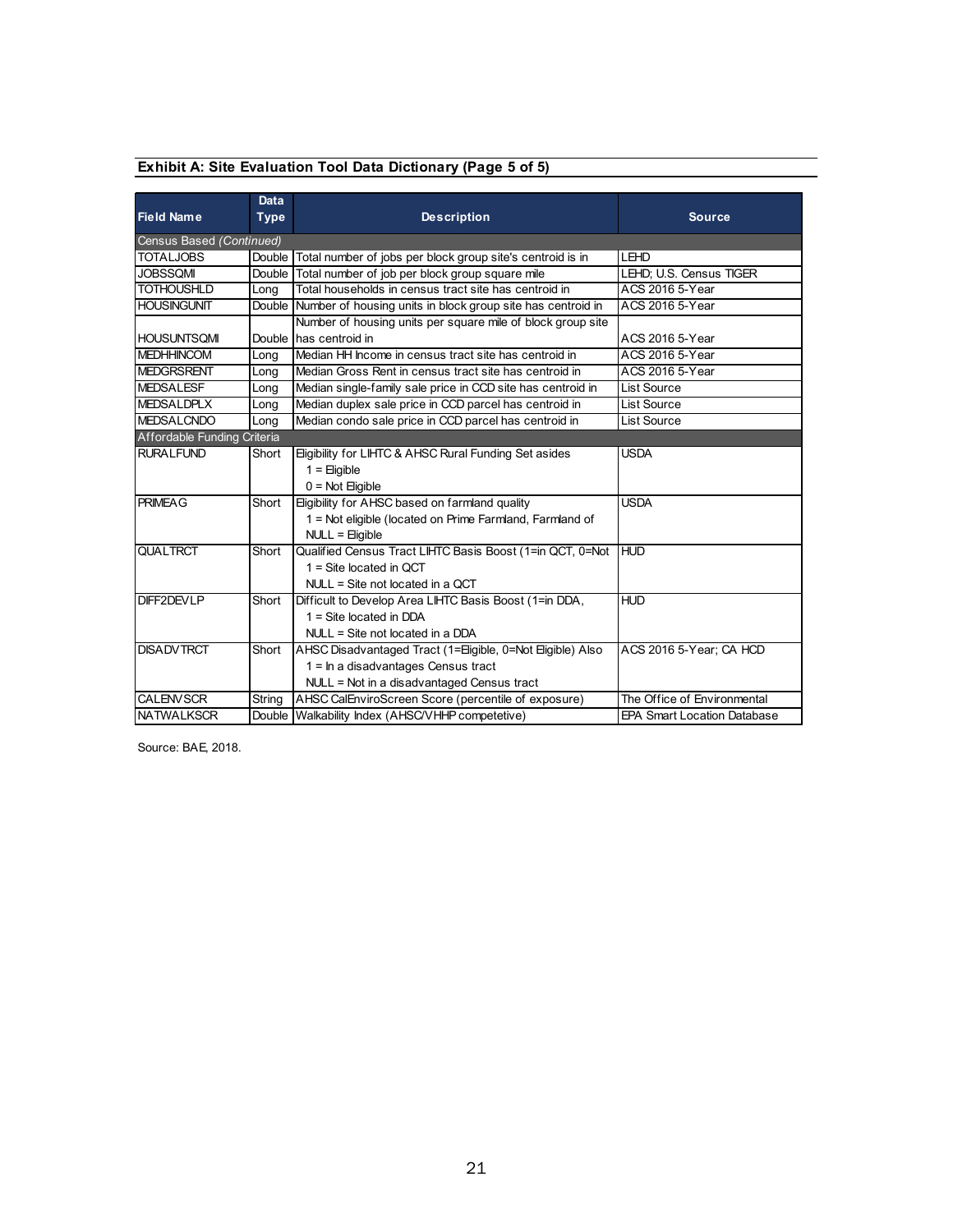#### **Exhibit B: State and Federal Funding, Geographic Elegibility Criteria (Page 1 of 3)LIHTCAHSC (TOD, RIPA,**<br>**State & Federal** or TCC programs **Category State & Federal or TCC programs) VHHP HOME CDBG***Geographic Regions*Rural Areas (a)) and the contract of  $\lambda$  $\mathsf{X}$  and  $\mathsf{X}$ Rural Innovation Project Area (RIPA) (b)) and the contract of  $\lambda$ *Census Tracts* "Disadvantaged" Census Tract (c)) and the contract of  $\lambda$  $\pmb{\times}$ CalEnviroScreen 3.0 (top 5%) (d)) and the contract of  $\mathsf{X}$  $\mathsf{x}$ CalEnviroScreen 3.0 (top 25%) (d)) and the contract of  $\lambda$ "High Resource" Census Tract (top 20% for each region) (e) <sup>X</sup> "Highest Resource" Census Tract (top 40% for each region) (e) <sup>X</sup> Qualified Census Tract (QCT) $)$  x  $\times$ Difficult to Develop Area (DDA)) and the contract of  $\lambda$ "Community Need" score (f)) and the contract of the contract of  $X$ "Low -Moderate" Census Tracts and Block Groups (LMAs) (f) <sup>X</sup> *Transit Stops/Location Efficiency* Transit/Bus Stop w ith service at least every 30 minutes <sup>X</sup> <sup>X</sup> during the hours of 7-9 a.m. and 4-6 p.m. M-F (1/3 and 1/2 mile buffers)Transit/Bus Stop (1/3 and 1/2 mile buffers) $\mathsf{X}$  x x Walkability Index (eligible scores from 5.76 to 20) (g) $\mathsf{X}$  x x Qualifying Transit Stop (h)) and the contract of  $\lambda$ *Amenities*Public Park or Community Center open to the public (0.5 mile and 0.75 mil X buffers) (i)Book Lending Library that also allow s for inter-branch lending w hen X in a multi-branch system (0.5 mile and 1 mile buffers)Full scale grocery store/supermarket of at least 25,000 X X X X X X X X sf w here fresh produce is sold (0.5, 1, and 1.5 mile buffers) (j)

- Continued on follow ing page -

Sources: California Tax Credit Allocation Committee; California Department of Housing and Community Development; California Office of Environmental Health Hazard Assessment; California State Treasurer; U.S. Environmental Protection Agency; Strategic Grow th Council; U.S. Department of Agriculture; California Department of Conservation; BAE, 2018.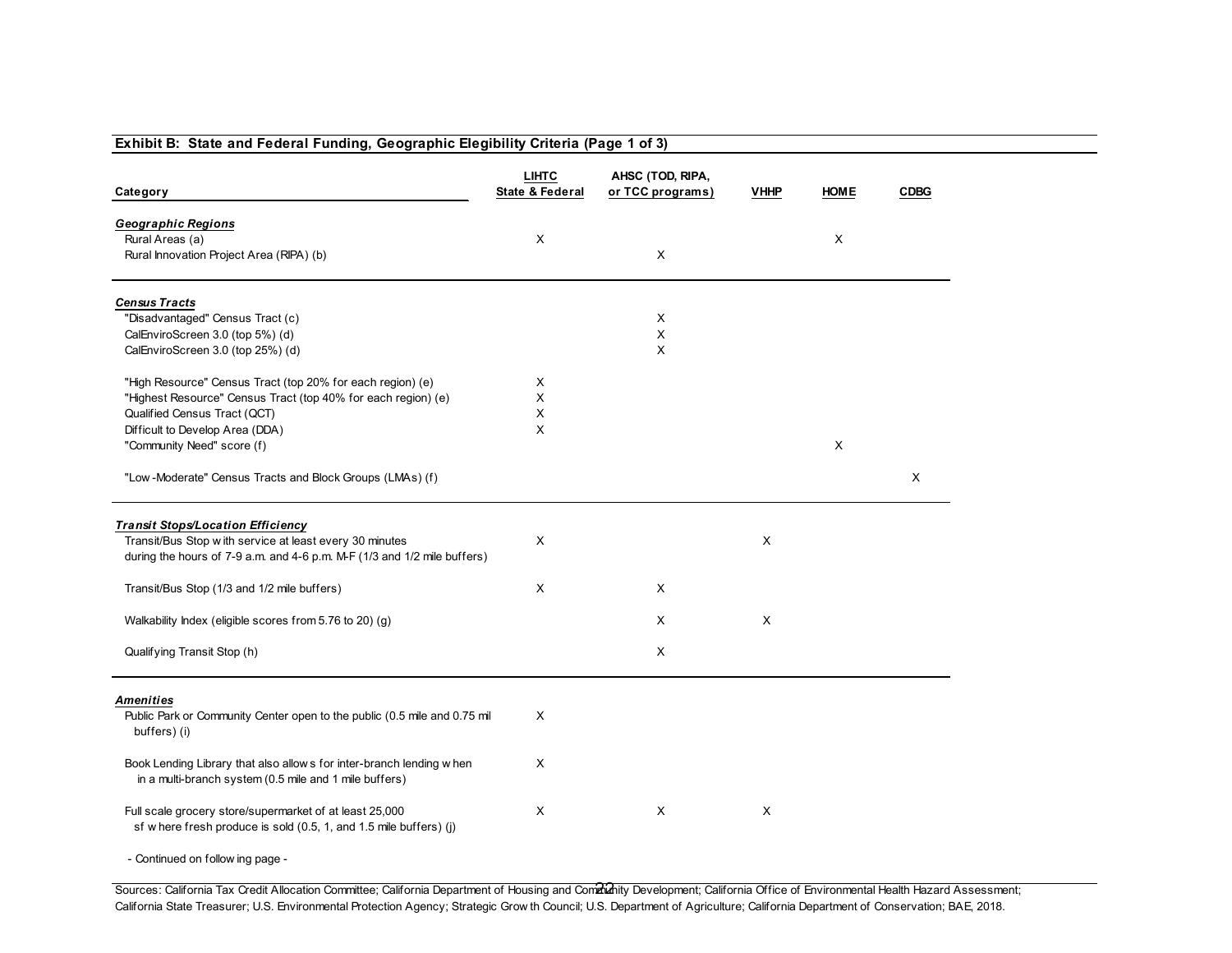#### **Exhibit B: State and Federal Funding, Geographic Elegibility Criteria (Page 2 of 3)**

|                                                                                                                                                                       | <b>LIHTC</b>    | AHSC (TOD, RIPA, |             |             |             |
|-----------------------------------------------------------------------------------------------------------------------------------------------------------------------|-----------------|------------------|-------------|-------------|-------------|
| Category                                                                                                                                                              | State & Federal | or TCC programs) | <b>VHHP</b> | <b>HOME</b> | <b>CDBG</b> |
| <b>Amenities, Con't</b>                                                                                                                                               |                 |                  |             |             |             |
| Full scale grocery store/supermarket of at least 5,000 gross interior<br>sf w here staples, fresh meat, and fresh produce are sold (0.5 mile buffer) (j)              | X               | $\times$         | $\times$    |             |             |
| Weekly farmers' market on list of Certified Farmers' Markets by Californi<br>Dept. Agriculture, open at least 5 months in a calendar year<br>(0.5 and 1 mile buffers) | X               |                  |             |             |             |
| Public Elementary School (0.25 and 0.75 mile buffers)                                                                                                                 | Х               | X                | Χ           |             |             |
| Public Middle School (0.5 and 1 mile buffers)                                                                                                                         | X               | $\sf X$          | X           |             |             |
| Public High School (1 and 1.5 mile buffers)                                                                                                                           | X               | $\times$         | X           |             |             |
| Daily operated senior center or a facility offering daily services to senior<br>not on the project site (0.5 and 0.75 mile buffers) (k)                               | X               |                  |             |             |             |
| Special Needs facility (0.5 and 1 mile buffers) (I)                                                                                                                   | X               |                  |             |             |             |
| Medical clinic with a physician, physician's assistant, or nurse<br>practitioner onsite for at least 40 hrs./w eek, or Hospital (0.5 and<br>1.0 mile buffers) (m)     | X               | Χ                | $\times$    |             |             |
| Pharmacy (0.5 and 1 mile buffers)<br>Licensed Childcare Facility                                                                                                      | X               | X                | Χ           |             |             |
| <b>Other Site Based Requirements</b>                                                                                                                                  |                 |                  |             |             |             |
| Minimum buildable density (n)                                                                                                                                         |                 | X                |             |             |             |
| Prime Agricultural Land (o)                                                                                                                                           |                 | X                |             |             |             |

#### Notes:

(a) California Tax Credit Allocation Committee (TCAC) sets aside 20% of all LIHTC 9% credits for projects in "Rural Areas"

While Placer County itself is not a "Non-Metropolitan County, eligible Placer County jurisdictions include Colfax, Foresthill, New castle, and Weimar. More info can be found here. http://w <sup>w</sup> <sup>w</sup> .treasurer.ca.gov/ctcac/2017/methodology.pdf

*(Note that the buffer radii described above can be widened to accommodate projects in Rural Areas for certain metrics.)*

 (b) AHSC sets aside 10% of funds to support housing in "Rural Innovation Project Areas", w hich refers to a project in a "Rural Area" (see footnote A) that ALSO includes at least one transit station or stop w ith a combination of other eligible program components. http://sgc.ca.gov/programs/ahsc/docs/20170830-AHSC-factsheet-rural-communities.pdf

- Continued on follow ing page -

Sources: California Tax Credit Allocation Committee; California Department of Housing and Community Development; California Office of Environmental Health Hazard Assessment; California State Treasurer; U.S. Environmental Protection Agency; Strategic Grow th Council; U.S. Department of Agriculture; California Department of Conservation; BAE, 2018.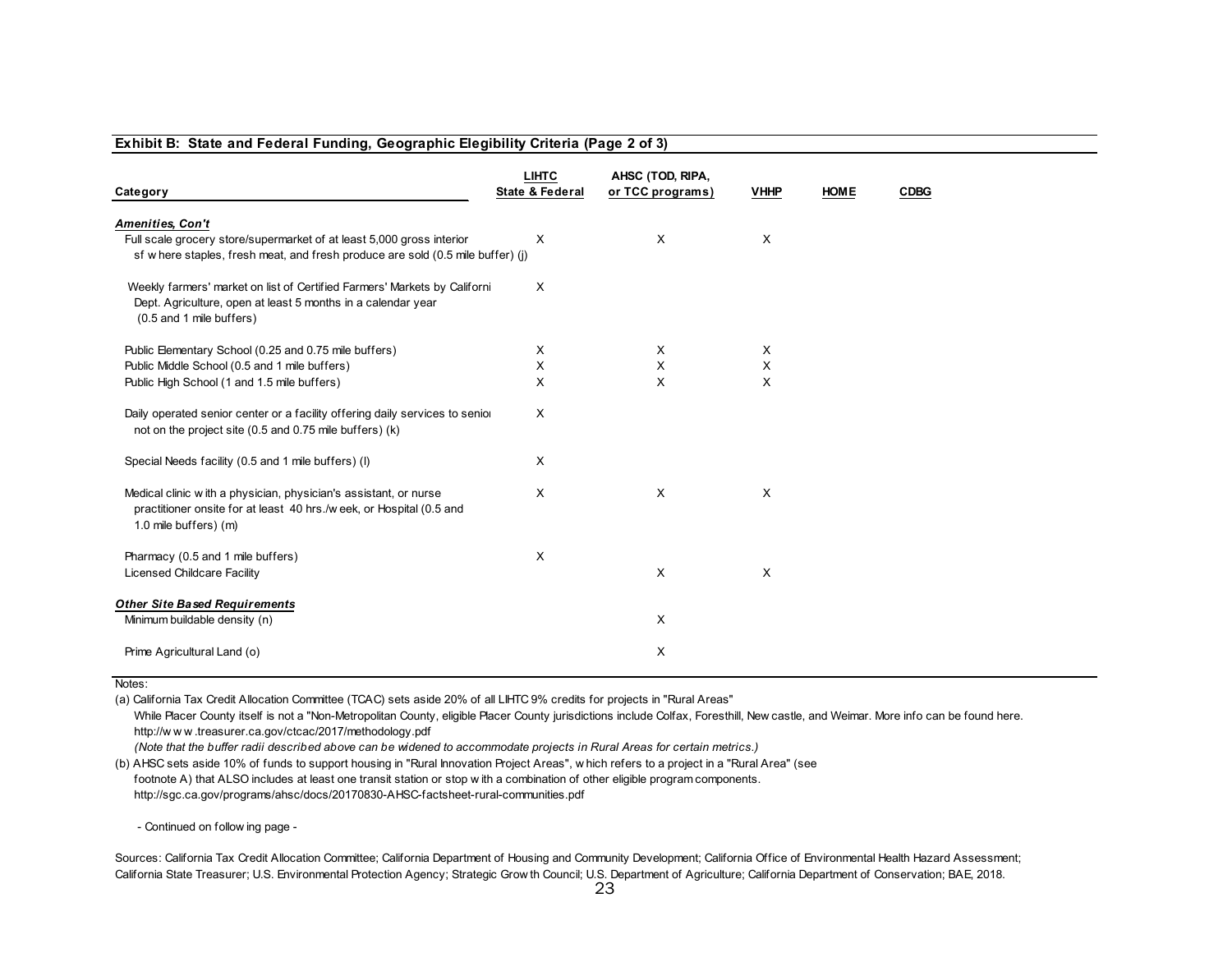#### **Exhibit B: State and Federal Funding, Geographic Elegibility Criteria (Page 3 of 3)**

Notes:

(c) Meets definition of Low -Income Census Tract defined by AB 1550; e.g., Census Tracts w ith HH incomes at or below 80 percent of Statew ide Median Income. https://leginfo.legislature.ca.gov/faces/billNavClient.xhtml?bill\_id=201520160AB1550

(d) See Mapping Tool for a visualization

- http://oehha.maps.arcgis.com/apps/w ebappview er/index.html?id=ba698dc09c824da1b1ab3d0dd7f5bd54
- (e) TCAC/HCD Opportunity Area Maps

http://w <sup>w</sup> <sup>w</sup> .treasurer.ca.gov/ctcac/opportunity.asp

While the maps are not yet interactive and don't allow you to determine a site's designation by typing an address (TCAC hopes to provide that in the early part of 2018), you can look up any particular census tract's designation on the Summary Table using the instructions at the top.

(f) Based on "Community Need factors" such as Renter Poverty Level and Age of Housing Stock based on Appendix H of 2016 NOFA

http://w <sup>w</sup> <sup>w</sup> .hcd.ca.gov/grants-funding/nofas/docs/FINAL-HOME-NOFA-December-2016.pdf

For CDBG, LMA benefit activities can't go to jurisdictions w / few er than 51 percent of residents classified as Low or Moderate Income per ACS Census Data.<br>(p 45) http://w w w .hcd.ca.gov/grants-funding/docs/2017 CDBG NOF

(g) https://w <sup>w</sup> <sup>w</sup> .epa.gov/smartgrow th/smart-location-mapping#w alkability

- (h) See page 5 for breakdow n of Qualifying Transit definitions by Project Area Type http://sgc.ca.gov/programs/ahsc/docs/20171024-AHSC\_16-17\_Guidelines.pdf
- (i) Excludes school grounds unless there is a formal joint-use agreement betw een the jurisdiction and the school.
- (j) Grocery Store must meet CalFresh program requirements for AHSC and VHHP

#### https://w <sup>w</sup> <sup>w</sup> .fns.usda.gov/snap/my-store-eligible

- (k) Applies to Senior Projects only.
- (l) Applies to Special Needs projects only
- (m) Must accept Med-Cal payments for ASCH
- (n) The AHSC requires that development must occur at a net density minimum of 15 dw elling units per acre.
- http://sgc.ca.gov/programs/ahsc/docs/20170830-AHSC-factsheet-rural-communities.pdf
- (o) The AHSC requires that development not take place on Prime Farmland, Farmland of Statew ide Importance, Unique Farmland, Farmland of Local Importance or Grazing Land. http://w <sup>w</sup> <sup>w</sup> .conservation.ca.gov/dlrp/fmmp

Sources: California Tax Credit Allocation Committee; California Department of Housing and Community Development; California Office of Environmental Health Hazard Assessment; California State Treasurer; U.S. Environmental Protection Agency; Strategic Grow th Council; U.S. Department of Agriculture; California Department of Conservation; BAE, 2018.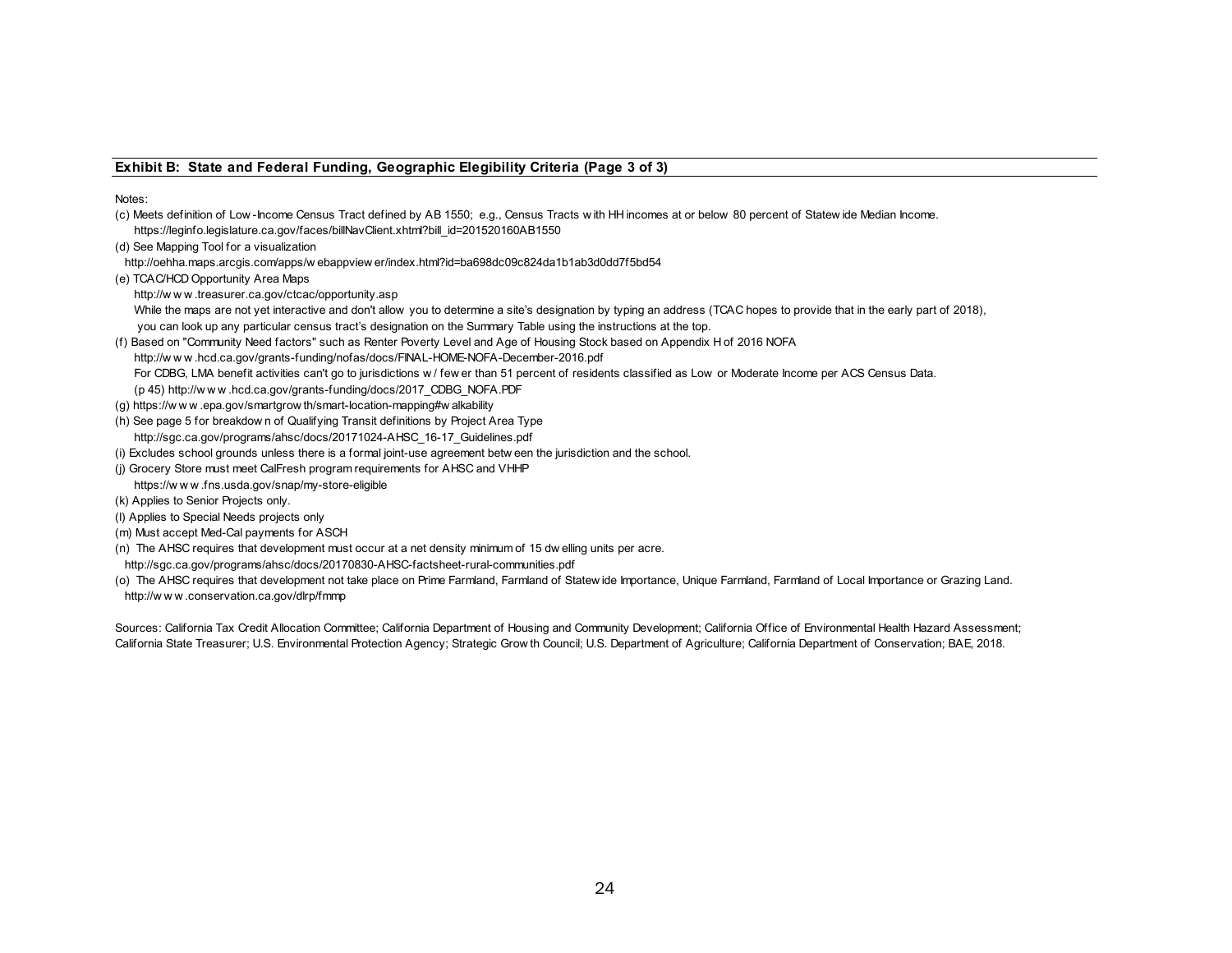|                                                           |                                        | <b>Density Assumptions</b>                                           |                                                                                                                                                                            |  |  |
|-----------------------------------------------------------|----------------------------------------|----------------------------------------------------------------------|----------------------------------------------------------------------------------------------------------------------------------------------------------------------------|--|--|
|                                                           | Minimum                                | Maximum                                                              | <b>Secondary Unit Assumptions</b>                                                                                                                                          |  |  |
| Multi-Family Capacity                                     |                                        |                                                                      |                                                                                                                                                                            |  |  |
| Placer County Zoning Ordinance Article 17.06              |                                        |                                                                      |                                                                                                                                                                            |  |  |
| RM - Residential Multifamily                              | 1 unit per 6,000 sf                    | 1 unit per 2,000 sf                                                  | if parcel >=9,000 sf then 1 unit unless in                                                                                                                                 |  |  |
|                                                           |                                        |                                                                      | airport zone C1 (then only if site $>= 4$<br>acres), and unless in airport zone B1 or<br>B2 (then only if site $>= 20$ acres)                                              |  |  |
| C1 - Neighborhood Commercial                              | 1 unit per 2,000 sf                    | 1 unit per 2,000 sf                                                  | n.a.                                                                                                                                                                       |  |  |
| C <sub>2</sub> - General Commercial                       | 1 unit per 2,000 sf                    | 1 unit per 2,000 sf                                                  | n.a.                                                                                                                                                                       |  |  |
| RES - Resort                                              | 1 unit per parcel                      | 1 unit per parcel, 2<br>units per parcel if lot<br>size >=80,000 sf  | 1 unit per parcel unless in airport zone<br>C1 (then only if site $>=$ 4 acres), and<br>unless in airport zone B1 or B2 (then<br>only if $site \ge 20$ acres)              |  |  |
| HS - Highw ay Services<br><b>CPD - Commercial Planned</b> | 1 unit per 2,000 sf                    | 1 unit per 2,000 sf                                                  | n.a.                                                                                                                                                                       |  |  |
| Development                                               | n.a.                                   | n.a.                                                                 | n.a.                                                                                                                                                                       |  |  |
| <b>Foresthill Divide Community</b><br>Plan                |                                        |                                                                      |                                                                                                                                                                            |  |  |
| C <sub>2</sub> - Canyon Mixed Use                         | 1 unit per parcel                      | 1 unit per 2,000 sf                                                  | if parcel >=15,000 sf then 1 unit unless in<br>airport zone C1 (then only if site >= 4<br>acres), and unless in airport zone B1 or<br>B2 (then only if site >= 20 acres)   |  |  |
| C1 - Dow ntow n Mixed Use                                 | 1 unit per parcel                      | 1 unit per 2,000 sf                                                  | if parcel >=15,000 sf then 1 unit unless in<br>airport zone C1 (then only if site >= 4<br>acres), and unless in airport zone B1 or<br>B2 (then only if site $>= 20$ acres) |  |  |
| <b>SV GPLUO</b>                                           |                                        |                                                                      |                                                                                                                                                                            |  |  |
| VC - Village Commercial                                   |                                        | 50 bedrooms per acre                                                 | n.a.                                                                                                                                                                       |  |  |
| EC - Entrance Commercial                                  | 25 bedrooms per<br>acre                | 30 bedrooms per acre                                                 | n.a.                                                                                                                                                                       |  |  |
| LDR - Low Density Residential                             |                                        | 10 bedrooms per acre                                                 | 1 unit per parcel                                                                                                                                                          |  |  |
| HDR - High Density Residential                            |                                        | 25 bedrooms per acre                                                 | 1 unit per parcel                                                                                                                                                          |  |  |
| <b>TRPA Code of Ordinances</b>                            |                                        |                                                                      |                                                                                                                                                                            |  |  |
| Residential<br>Mixed Use                                  | 1 unit per parcel<br>1 unit per parcel | 15 units per acre<br>15 units per acre                               | If parcel is $>=1$ acre<br>If parcel is $>=1$ acre                                                                                                                         |  |  |
|                                                           |                                        |                                                                      |                                                                                                                                                                            |  |  |
| Single-Family Capacity                                    |                                        |                                                                      |                                                                                                                                                                            |  |  |
| Placer County Zoning Ordinance Article 17.06              |                                        |                                                                      |                                                                                                                                                                            |  |  |
| AE - Agriculture Exclusive                                | 1 unit per parcel                      | 1 unit per parcel, 2<br>units per parcel if lot<br>size >=40 acres   | 1 unit per parcel unless in airport zone<br>C1 (then only if site $\ge$ = 4 acres), and<br>unless in airport zone B1 or B2 (then<br>only if site >= 20 acres)              |  |  |
| F - Farm                                                  | 1 unit per parcel                      | 1 unit per parcel, 2<br>units per parcel if lot<br>size >=400,000 sf | 1 unit per parcel unless in airport zone<br>C1 (then only if site $>=$ 4 acres), and<br>unless in airport zone B1 or B2 (then                                              |  |  |
| RA - Residential Agricultural                             | 1 unit per parcel                      | 1 unit per parcel, 2                                                 | only if site >= 20 acres)<br>1 unit per parcel unless in airport zone                                                                                                      |  |  |

### **Exhibit C: Residential Zoning and Yield Assumptions (Page 1 of 2)**

- Continued on follow ing page -

Sources: Placer County Zoning Ordinance, 2011; Foresthill Divide Community Plan, 2008; Squaw Valley General Plan Land Use Ordinance, 1983; TRPA Code of Ordinances, 2013; BAE, 2018.

units per parcel if lot size >=80,000 sf

C1 (then only if site >= 4 acres), and unless in airport zone B1 or B2 (then

only if site >= 20 acres)